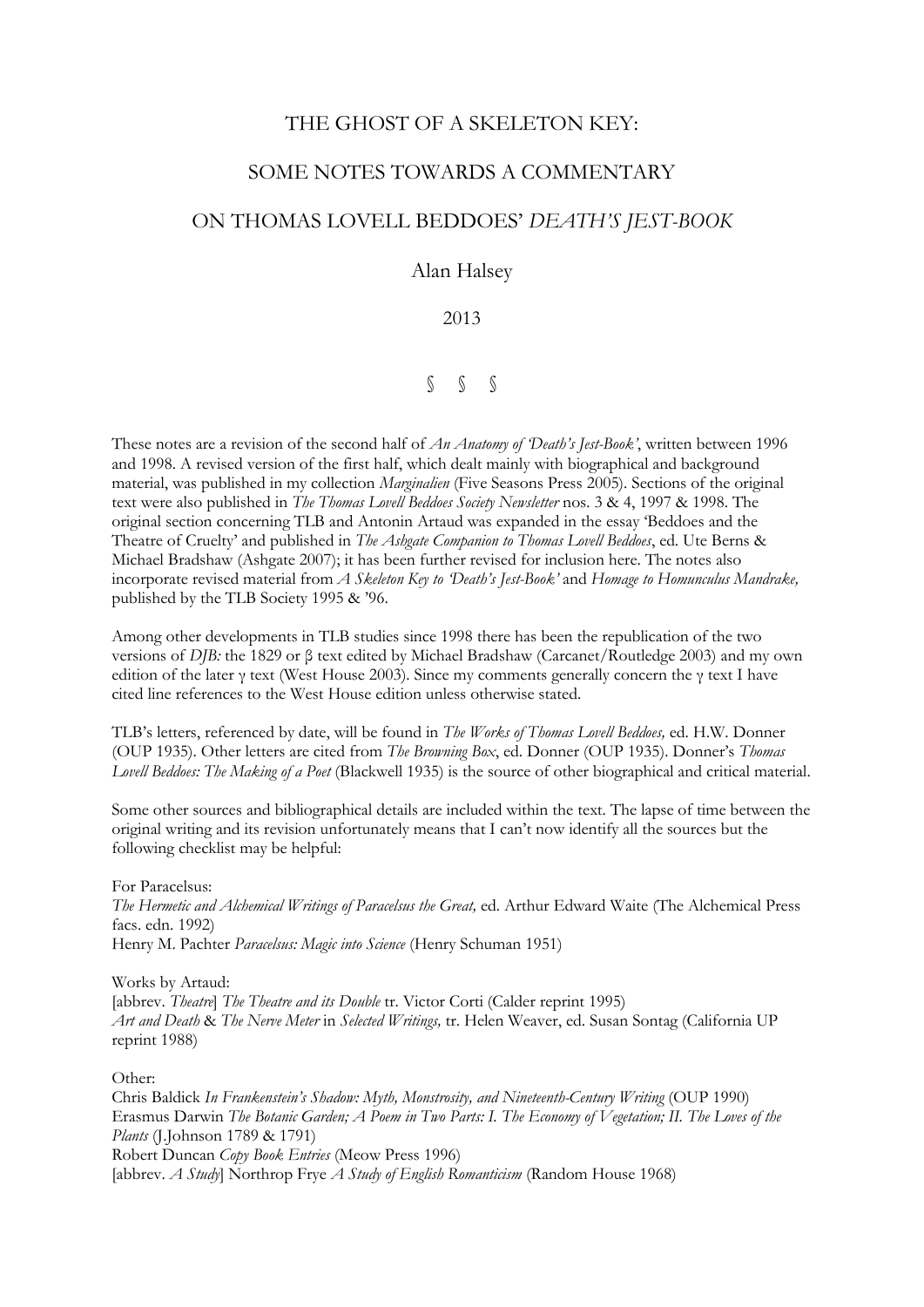C.A. Hoyt 'Theme and Imagery in the Poetry of Thomas Lovell Beddoes', *Studia Neophilologia* 35, 1963 Susan Lavender & Anna Franklin *Herb Craft* (Capall Bann 1996)

Tim Marshall *Murdering to Dissect: Grave-Robbing, Frankenstein and the Anatomy Literature* (Manchester UP 1995)

Mary Wollstonecraft Shelley *The Last Man,* ed. with intro by Morton D. Paley (OUP 1994) Dorothy A. Stansfield *Thomas Beddoes, MD, 1760-1808: Chemist, Physician, Democrat* (Reidel 1984) Dennis Tedlock tr. *Popol Vuh: The Mayan Book of the Dawn of Life and the Glories of Gods and Kings* (Rev. edn., Touchstone 1996)

Geoffrey Wagner 'Centennial of a Suicide: Thomas Lovell Beddoes', *Horizon* 19, 1949

Alan Halsey Sheffield, April 2013

§ § §

Dr Beddoes, in the manner of Dr Darwin:

First o'er his breast dark fumes of vengeance rise, Foul as the Typhon's terrors blot the skies: As dread Contagion, from her bone-strewed cell, Aims the keen arrow, dipt in poison fell, So, deep immured, amid his dark divan, Devising evil, sits the Foe of Man; The mandate issues, and unchained by Hate, Commissioned Murder moves in guilty State, And strews, with impious arm, the human wreck O'er heaven-loved realms, which Peace and Plenty deck. [*Alexander's Expedition down the Hydaspes*  $\mathcal{O}^*$  *the Indus to the Indian Ocean* 11.365-74]

Verse-ventriloquists, enemies of tyranny, plague-watchers, students of vengeance, Beddoes the father and Beddoes the son. In the year of TLB's birth his father subscribes to Southey and Cottle's three-volume edition of Thomas Chatterton's *Works.* Other subscribers include S.T. Coleridge, William Wordsworth and a 'Mr. Author Quartley'. Who was he? Such a pseudonym might have appealed to TLB, whose literary ambitions were apparently not encouraged by his mother. '"I am sorry that Tom publishes," she wrote in 1823 of her son's play *The Bride's Tragedy*, '"the fooleries of a youth in black and white are sometimes maliciously remembered against him."" The remark is quoted by Dorothy A. Stansfield, who comments 'She could well have been thinking of earlier anxieties connected with her husband's work.' Was TLB's surprisingly ready agreement with Procter and Bourne's advice not to publish *DJB* in 1829 somehow reinforced by memory of his mother's disapproval? His letters reveal little of his feelings about either of his parents although his scientific interests suggest paternal influence. Isbrand's quarrel with Wolfram is expressed in an advanced medical trope: 'Say hast thou undergone transfusion, and whose hostile blood now turns thy life's wheels? Who has poured Lethe into thy veins, and washed thy father out of heart and brains?' [I.i.251-3]

\*

Mandrake: 'man-dragon'. Paracelsus accepts *mandragorae* and *naturals* as colloquial names for homunculi. In calling his character 'Homunculus Mandrake' TLB is using two equivalent names for the same phenomenon. Insofar as the mandrake is a 'man-dragon' he is a *man-snake* and an ingredient in some of Paracelsus' receipts. He is also Satan's Apple, Brain Thief, Circejium,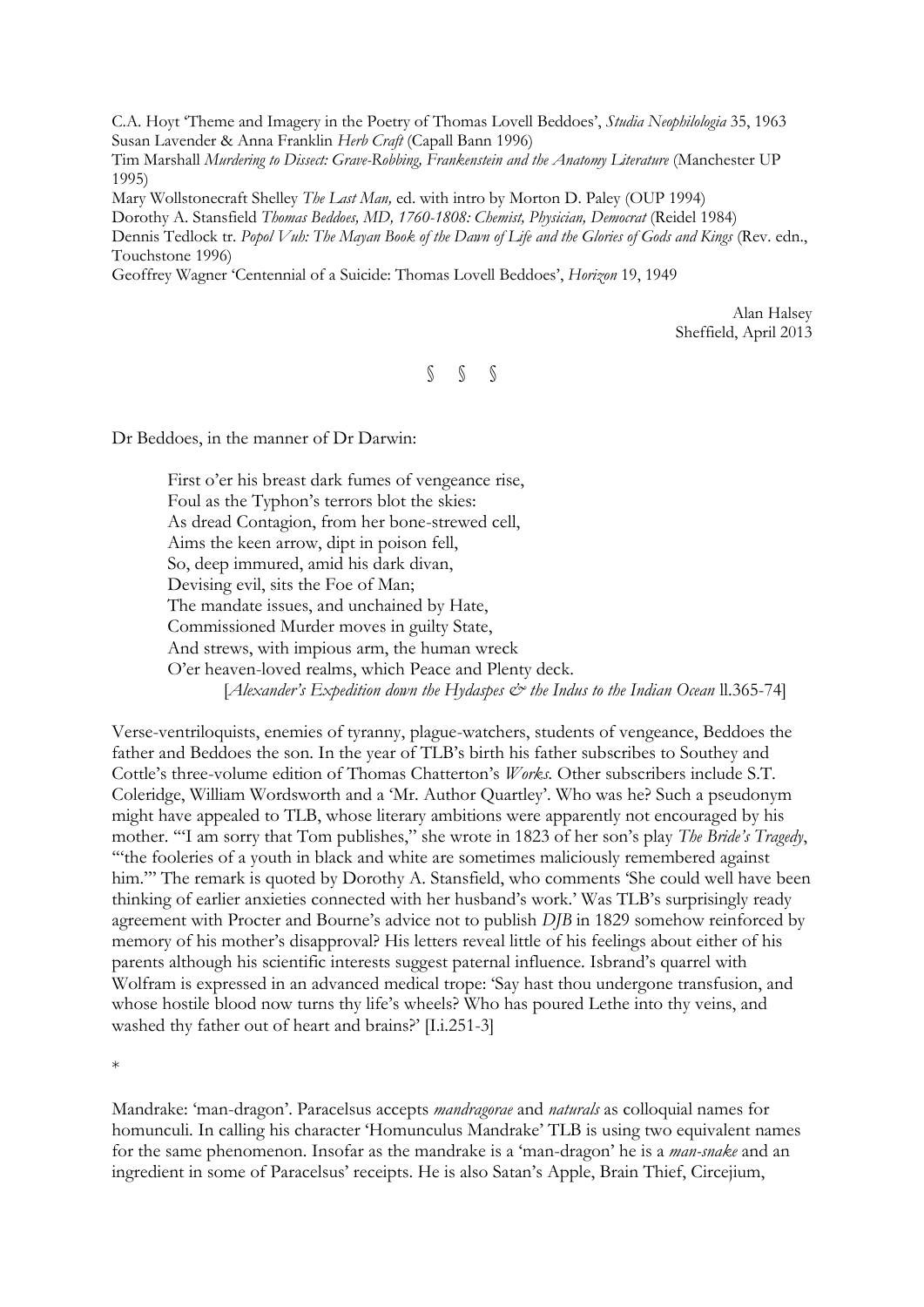Circoea, Galenmannchen, Ladykins, Mannikin, Semihomo, Wild Lemon, Sorceror's Root, Dollwort and Woman Drake.

In the old woodcuts the leaves and flowers which sprout from the mandrakes' heads bear a conscious resemblance to the cap and bells of the traditional fool. Although Homunculus Mandrake is the first fool we meet in a play originally subtitled *The Fool's Tragedy* he is not the fool whose tragedy we are to watch. He is, however, the one character who is openly although comically engaged in alchemical pursuits of a distinctly Paracelsian kind – the search for the elixir, the power over life and death. His name is thus arguably related to 'fire-drake', a term for an alchemist's assistant: 'His lungs, his Zephyrus, he that puffes his coals' (Ben Jonson). The other main characters also seek the power of life over death: Isbrand who sees it as the crown of his political ambitions; Melveric, driven by emotional loss; Wolfram perhaps only through circumstance. Ziba has it, or believes he has it, or we are led to believe he has it, in the first place. Their anatomist creator apparently sought for it too.

The essential purpose of Mandrake's appearance at the beginning of the play is to introduce a comic mirror of the central plot. This structural device can itself be seen in alchemical terms: the story of Mandrake's search for the elixir in Egypt will form the 'so below' term of the play's 'as above so below' schema. The climax of the subplot will be the farcical 'raising' of Mandrake from the 'dead'. This will be immediately followed by the play's central event, the resurrection of Wolfram.

 $\ldots$  on the  $3^d$  at Cephalonia I received a copy of D.J.B.  $\ldots$  I was glad to find the Mandrake so much suppressed. It was a character in which my brother delighted long ago when a boy, and the idea I can imagine ever haunted his imagination.' Captain C.H. Beddoes to T.F. Kelsall, HMS 'Racer' Zante 8/7/50.

\*

TLB to Kelsall, August 1824: 'The disappearance of Shelley from the world, seems … to have been followed by instant darkness and owl-season … if I were the literary weather-guesser for 1825 I would prognosticate fog, rain, blight in due succession …'

Weather such as Dr Darwin described,

Thrice round the grave CIRCÆA prints her tread, And chaunts the numbers, which disturb the dead; Shakes o'er the holy earth her sable plume, Waves her dread wand, and strikes the echoing tomb! – Pale shoot the stars across the troubled night, The timorous moon withholds her conscious light; Shrill scream the famish'd bats, and shivering owls, And loud and long the dog of midnight howls! – [*The Loves of the Plants* III, 7-14]

Darwin's footnote identifying *Circæa* as 'Enchanter's Nightshade. Two males, one female' [Wolfram, Melveric :: Sibylla | Wolfram, Isbrand :: Sibylla | Adalmar, Athulf :: Amala ?] and continuing 'the Bryony or Mandrake, was said to utter a scream, when its root was drawn from the ground; and that the animal which drew it up, became diseased and soon died: on which account, when it was wanted for the purposes of medicine, it was usual to loosen and remove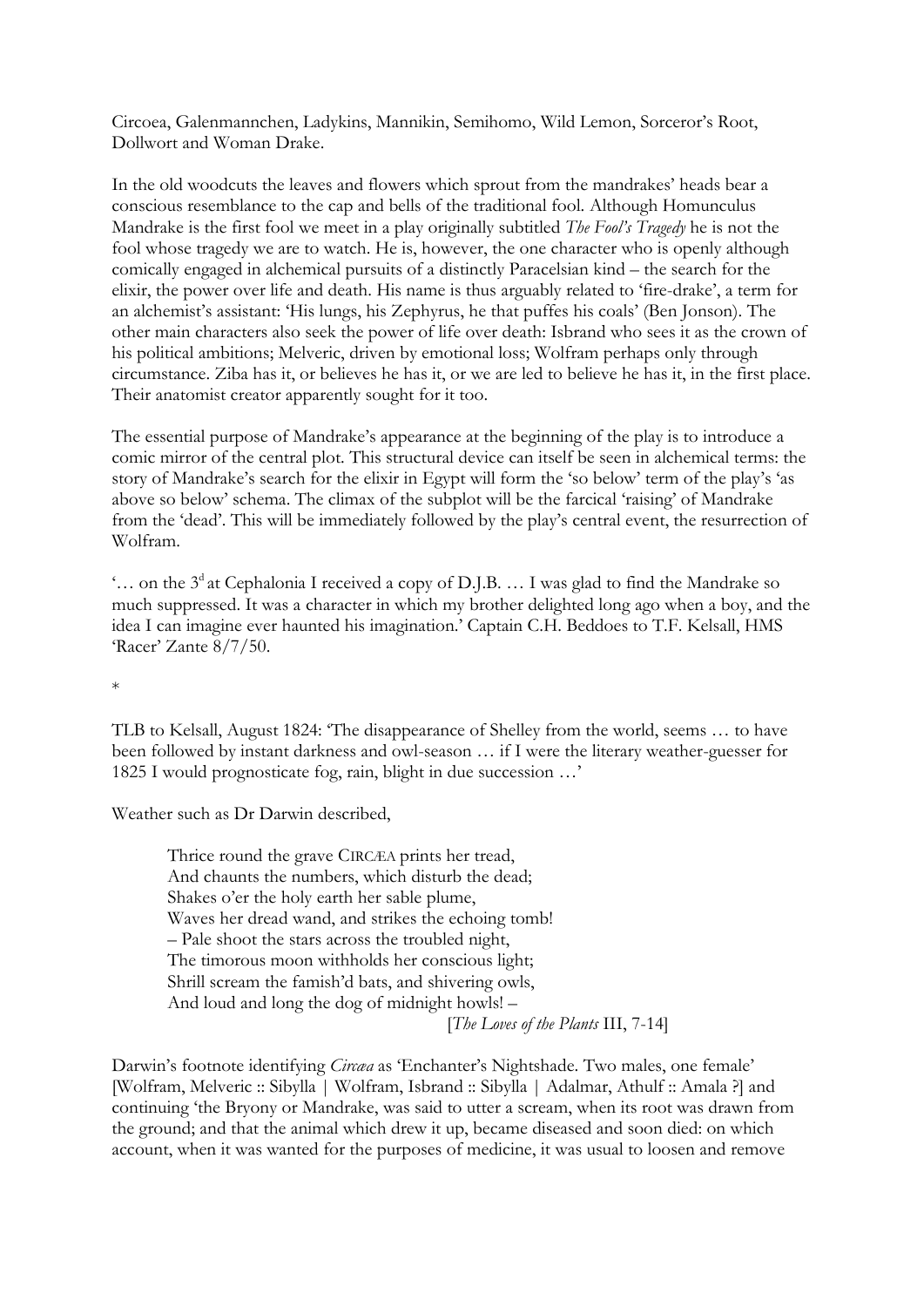the earth about the root, and then to tie it by means of a cord to a dog's tail; who was whiped to pull it up, and was supposed to suffer for the impiety of the action.'

[Geoffrey Grigson, comparing Bryony or Mandrake to the German *Alraunwurzel*, lists its use in thirteen counties: 'As the home-grown Mandrake, Bryony acquired a chief virtue of the true *Mandragora officinalis*, which was one of the most anciently famous herbs of magical power, the *mandragoras* of the Greeks, the *nam-tar-gir* or "male Plague-god plant" of the Assyrians. The true Mandrake was supposed to help women to conceive. "Great and strange effects are supposed to be in Mandrakes, to cause women to be fruitfull and beare children if they shall but carie the same neer unto their bodies." Gerard went on to ridicule the claim, but people knew the Bible story (Genesis XXX.14-17) of Rachel and Leah and the Mandrakes, so the large roots of the native Bryony did service for the exotic, expensive roots of *Mandragora.* "The roote is very great, long, and thicke, growing deepe in the earth, of a white yellowish colour, extreme bitter, and altogither of an unpleasant taste. The Queenes chief Chirurgion, Master *William Goodorous*, a very curious and learned gentleman, showed me a roote hereof, that waied halfe an hundred waight, and of the bignesse of a child, of a yeere old" (Gerard). The root was child-shaped, or could be trimmed to look like a child; and Bryony mandrakes in human form, sometimes sown with grass to give them hair, used to be suspended in the English herb-shops, even as late as the last century.' 'The Welsh called this magical plant *eirin Gwion*, the plums of Gwion, the wizard who was reborn as Taliesin. His plums have the filthiest smell when they are overripe.' *The Englishman's Flora* pp.224-5.]

### Returning to Dr Darwin

– Then yawns the bursting ground! –

### or as TLB sets the scene

*The ruins of a spacious Gothic Cathedral and churchyard. On the cloister wall the Dance of Death is painted. The sepulchre of the Dukes with many folding doors*  $\mathcal{O}c$ *, by moonlight.* [III.iii]

## Duke Melveric asks

 Dost thou hear a door Drop its great bolt and grate upon its hinges? *Ziba. (aside)* Serpentine Hell! That is thy staircase echo, And thy jaws groaning. What betides it? [III.iii.553-6]

### Dr Darwin:

The ponderous portals of the church unbar, – Hoarse on their hinge the ponderous portals jar; As through the colour'd glass the moon beam falls, Huge shapeless spectres quiver on the walls; Low murmurs creep along the hollow ground, And to each step the pealing ailes resound; By glimmering lamps, protecting saints among, The shrines all trembling as they pass along, O'er the still choir with hideous laugh they move, (Fiends yell below, and angels weep above!)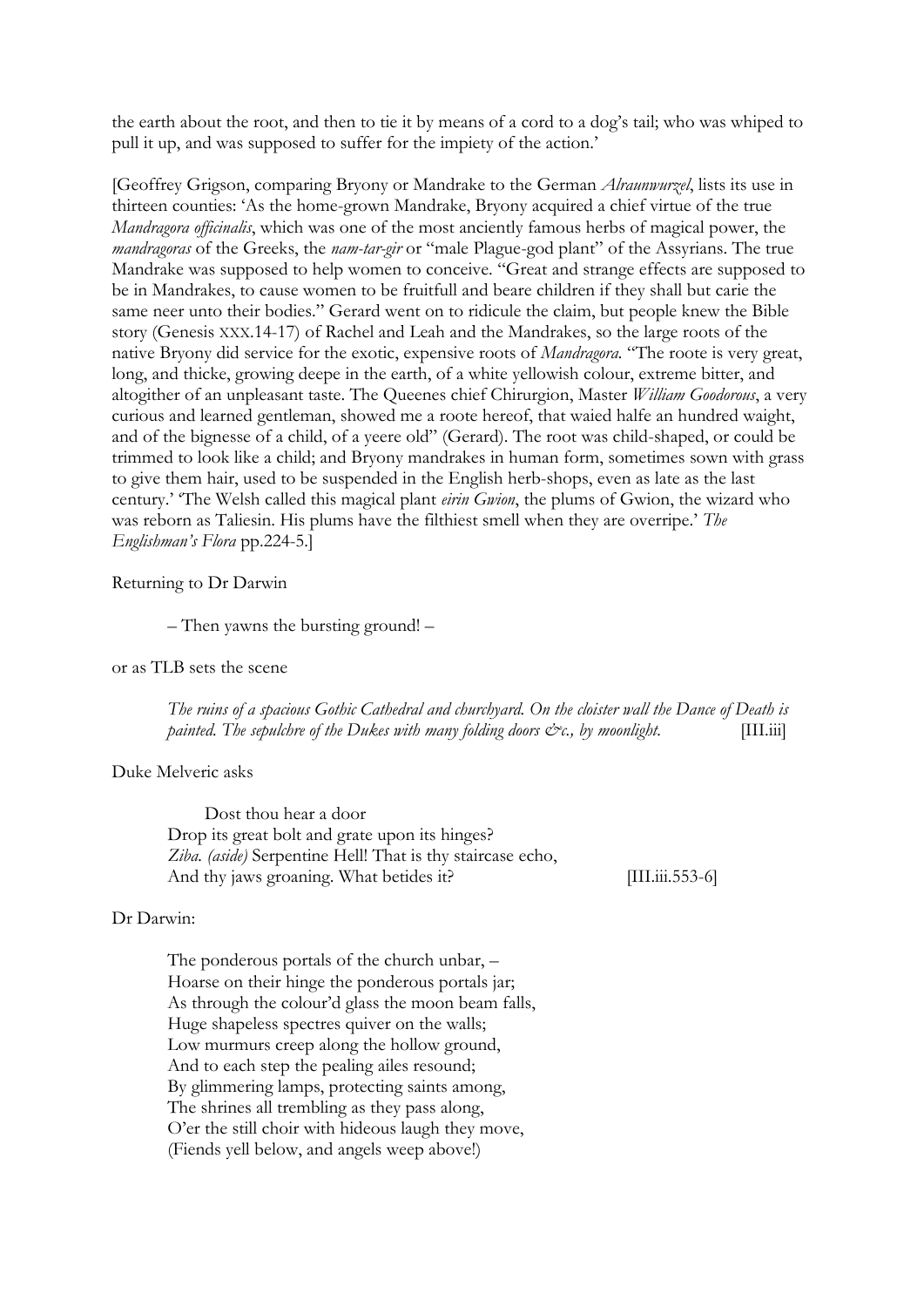And Homunculus Mandrake shrieks 'This cursed boot!' In the meantime Isbrand listens to 'seductive VITIS' who according to the Doctor

'Drink deep,' she carols, as she waves in air The mantling goblet, 'and forget your care.' –

## Isbrand:

Fill the cups up, and pass them round again, I'm not my nightly self yet. There's creation In these thick yellow drops. [III.iii.374-6]

### The Doctor:

O'er the dread feast malignant Chemia scowls, And mingles poison in the nectar'd bowls;

### Isbrand:

A man of meat and water's a thin beast, But he who sails upon such waves as these Begins to be a fellow. The old gods Were only men and wine. [III.iii.376-80]

## The Doctor:

So when PROMETHEUS

his footnote commenting 'The ancient story of Prometheus, who concealed in his bosom the fire he had stolen, and afterwards had a vulture perpetually gnawing his liver, affords so apt an allegory for the effects of drinking spirituous liquors, that one should be induced to think the art of distillation, as well as some other chemical processes, (such as calcining gold,) had been known in times of great antiquity, and lost again. The swallowing drams cannot be better represented in hieroglyphic language than by taking fire into ones bosom; and certain it is, that the general effect of drinking fermented or spirituous liquors is an inflamed, or paralytic liver …'

P.B. Shelley, *Prometheus Unbound* I.31ff:

The crawling glaciers pierce me with the spears Of their moon-freezing crystals: the bright chains Eat with their burning cold into my bones. Heaven's winged hound, polluting from thy lips His beak in poison not his own, tears up My heart; and shapeless sights come wandering by, The ghastly people of the realm of dream, Mocking me:

TLB to Kelsall, July 1830: 'If dreams were dramatic calls as in the days (or nights) of Æschylus, I might plead something too. – He, according to Athenæus, sleeping in a vineyard, probably after acting a part in some Thespian satyric dialogue, had a vision of Bacchus descending to him, and bidding him arise and write tragedies.'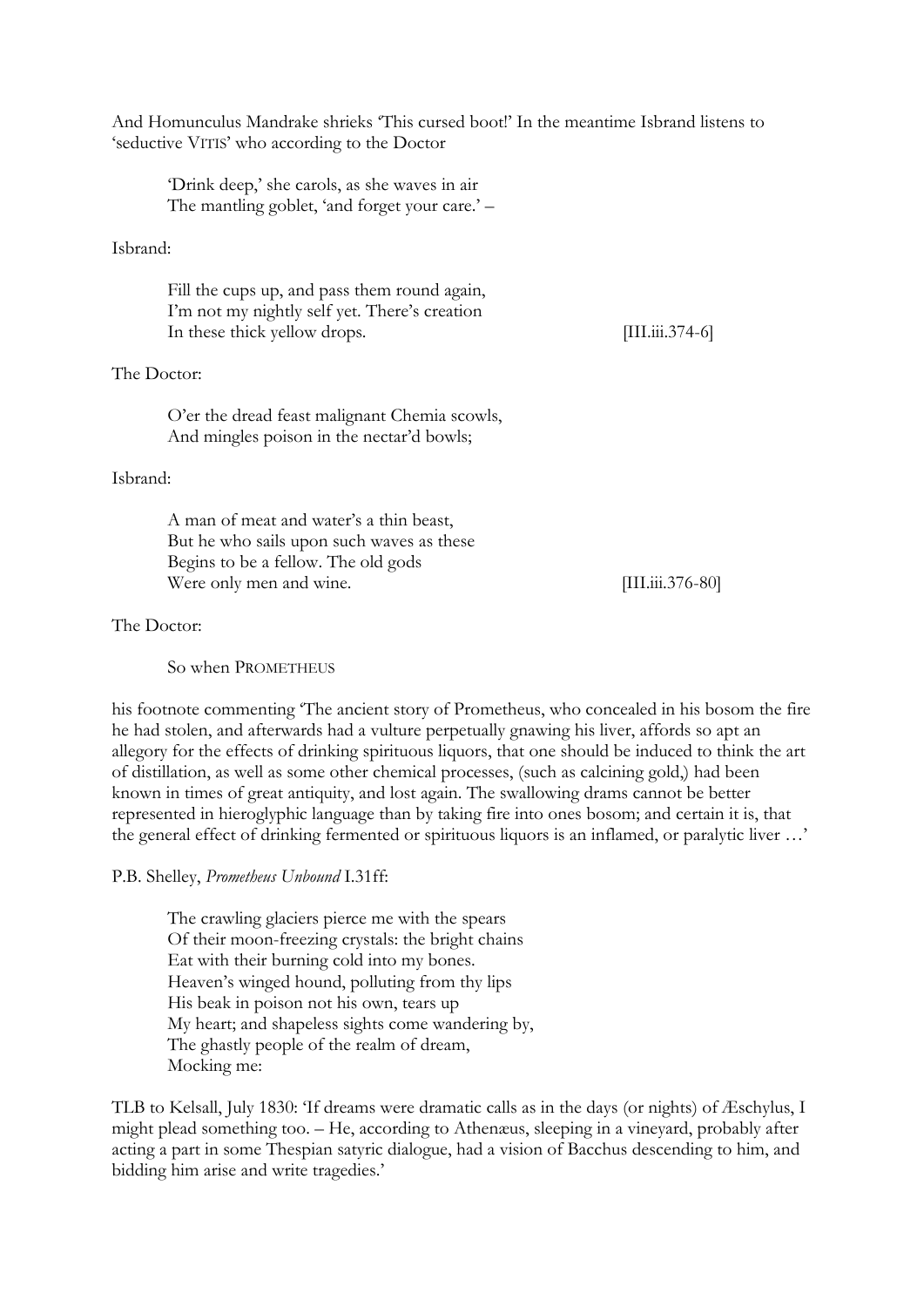We might consider the initial appearance of Mandrake as an anaesthetic administered before surgery (mandrake's surgical use was mentioned by Pliny). Anaesthetics form a parenthesis around TLB's life. Although the laughing gas tested in his father's laboratory did not come into medical use until later in the century he acknowledges 'the powers of beneficial Chloroform' when telling his sister about his amputated leg in 1848. 'As a wine of the condemned mandrake was given on a sponge to those about to be crucified or hanged,' remark Lavender and Franklin, who go on to note the plant's use as an aphrodisiac.

*DJB* begins with a death – Mandrake dying to his fool-self, at least in his own mind – and ends with a speech by a dead man. But by the end of the play it is the dead who appear to be really alive and the living who appear to be dead. This reversal is accompanied by a startling mutation of values: to be living is ipso facto to be wicked. The dead Wolfram is the only definably 'good' survivor in the usual sense, with the exception of the rather shadowy women. Wolfram tells Sibylla

The dead are ever good and innocent, And love the living. They are cheerful creatures, And quiet as the sunbeams, and most like, In grace and patient love and spotless beauty, The new-born of mankind. [IV.ii.112-6]

\*

Mandrake's speech beginning 'Whither should a journeyman magician' [I.i.20ff] is both an amusing picture of a novice traveller's expectations and a little storeroom of alchemical lore. The reference to Paracelsus is a conscious anachronism. Mandrake's self-assumed title 'son of the great Paracelsus' might simply be a periphrasis for 'alchemist' at the same time as a literal meaning is offered. Is Mandrake saying he *is* the son of Paracelsus – the grown-up homunculus which Paracelsus claimed he created? Is Paracelsus the 'Doctor' who must 'seek another Zany'? Is the gullible wisecracking Mandrake the product of man's interference with nature? While it would seem perverse for Beddoes to invest a comic subplot with such a major theme we must remember the 'as above so below' parallelism linking Mandrake with Isbrand: the lesser and greater fools following Paracelsus in the search for godhead. And the parallels between *Frankenstein* and *DJB* seem obvious enough: both involve the creation of life out of death, both log man's impotence in the face of powers he has unleashed.

In *Murdering to Dissect* Tim Marshall argues that *Frankenstein* 'rapidly acquires new meanings through historical events taking place after first publication, the Burke and Hare case in particular. In the 1820s the science of anatomy – the science which Victor Frankenstein practises – aroused controversy and there were mounting pressures for legislation concerning it. These developments […] grow in the years which span the second and third editions in 1823 and 1831 and add a specific dimension – an anatomy storyline – which could not have been fully present in the first edition.' Marshall makes no reference to TLB but he is considering the main period of composition of *DJB*.

A dead man resurrected takes his murderer back alive to the tomb. This is Wolfram's revenge. The possibility that a dead body *might* resurrect, or might remain in some way sentient, must be the anatomist's particular dread. The anti-anatomists' view is voiced by Thorwald: 'this breaking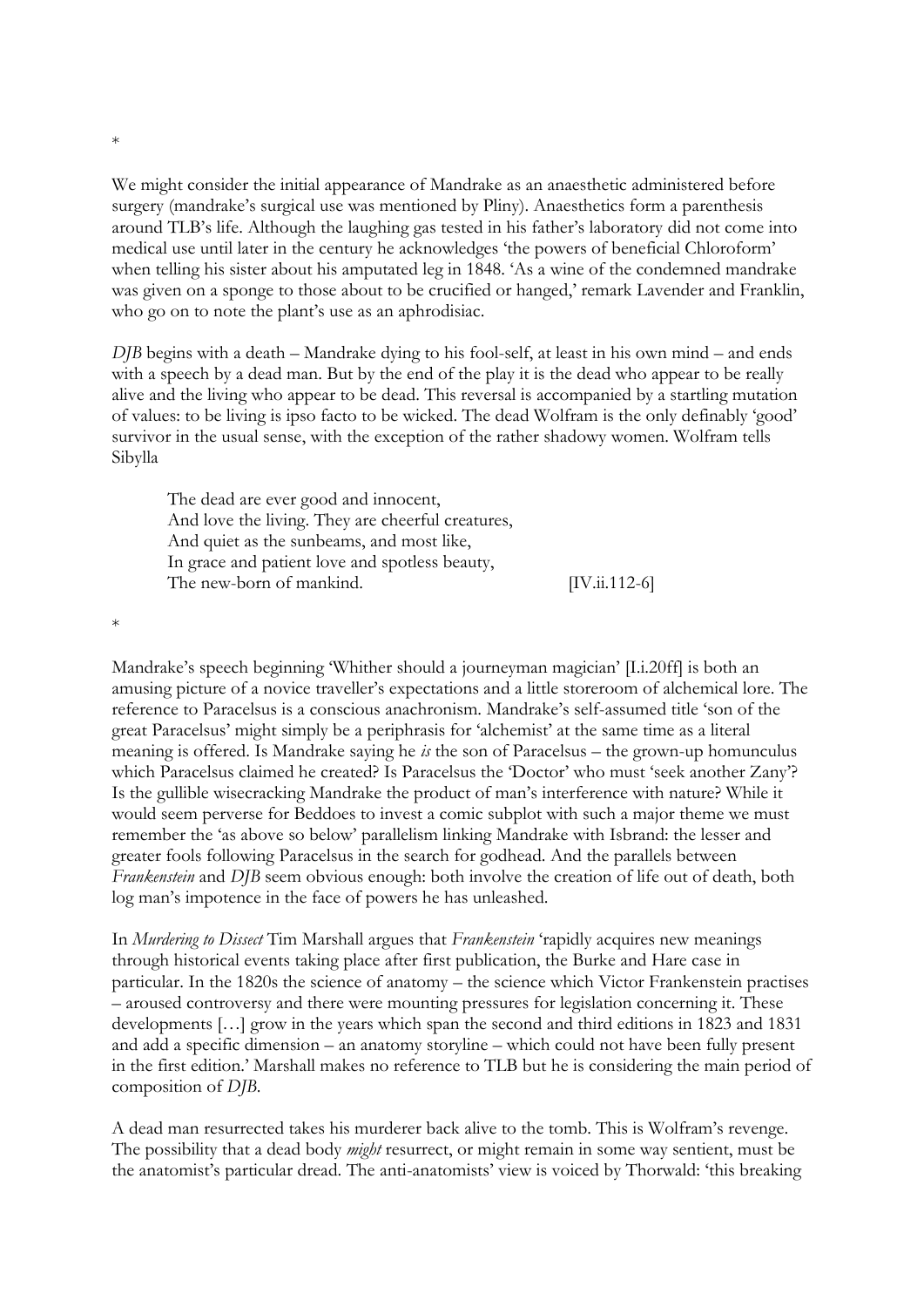through the walls, that sever / The quick and cold, led never yet to good.' [III.iii. 199-200]. Wolfram's revenge is enacted above all on his creator who will spend much of his life dissecting corpses, including the corpse of *DJB.*

\*

Ancona-Egypt-Jerusalem was the route of the Fourth Crusade although its date 1202-4 does not tally with either of TLB's specifications. The significance of Egypt is in the first place as the Land of the Dead which Wolfram must visit to undergo a blood-rite, as if he were an epic hero. He is thus shown to be the hero of the play rather than Isbrand who remains in Ancona. And for Wolfram Egypt will not be a merely figurative Land of the Dead since he will be murdered there. Egypt being also the Land of the Mysteries – as Mandrake says, the alchemists' 'classic land' – is another pointer to the hermetic undertow. TLB may not have known that Mandrake is in effect returning to his first recorded home, for according to Lavender and Franklin the mandrake 'was mentioned in the Ebers papyrus, written around 1700 BC [and rediscovered in 1873 AD], and sections of mandrake roots have been found in the pyramids. The Egyptians honoured Ra as the first to administer mandrake as a soporific and they called it "phallus of the field".'

TLB would certainly have known the passage on 'Egypt's shower-less lands' in Canto III of Darwin's *The Economy of Vegetation*, illustrated by the Fuseli/Blake engraving of Anubis. Probably Mandrake owes his reference to 'the snows of Hekla' to the same source, for in the immediately following lines Darwin writes

High in the frozen North where HECCLA glows, And melts in torrents his coeval snows […]

Mandrake possibly believes he is following 'the great Paracelsus' to Egypt. Paracelsus claims in one account (and denies in another) that he travelled the Venetian trade-route up the Nile and saw 'monsters so fearful you would jump right back into your mother's womb.'

\*

*Isbr.* Good morrow, brother Vanity. How? Soul of a Pickle-herring, body of an hermetical Toss-pot, doublet of motley and mantle of Pilgrim, how art thou transmuted! Wilt thou desert our brotherhood, fool sublimate? Shall the Motley chapter no longer boast thee? Wilt forswear the order of the bell and break thy vows to Momus? Have mercy on Wisdom and relent, my mineral chameleon, my white nothing and philosophical wool-gatherer. [I.i.39-46]

Isbrand peppers familiar Renaissance fool-banter with occult jargon, mixing obvious alchemical puns with more opaque references. 'Nothing', for example, is the Fool's number in the Tarot and is usually regarded as the card signifying the quester whose number both includes him in and excludes him from the major arcana, a position similar to Mandrake's in the play. [The Fool is the 'spirit in search of experience', according to Waite, who 'notes that the subsidiary name of this card has been, The Alchemist. (Used in the sense of ultimate folly rather than ultimate wisdom.)'] To call him 'chameleon' emphasises his changeable nature while 'Soul of a Pickleherring, body of an hermetical Toss-pot' seems a precise enough description of one created in a womb of hermetically sealed glass, or whose bodily parts and perhaps soul have been gathered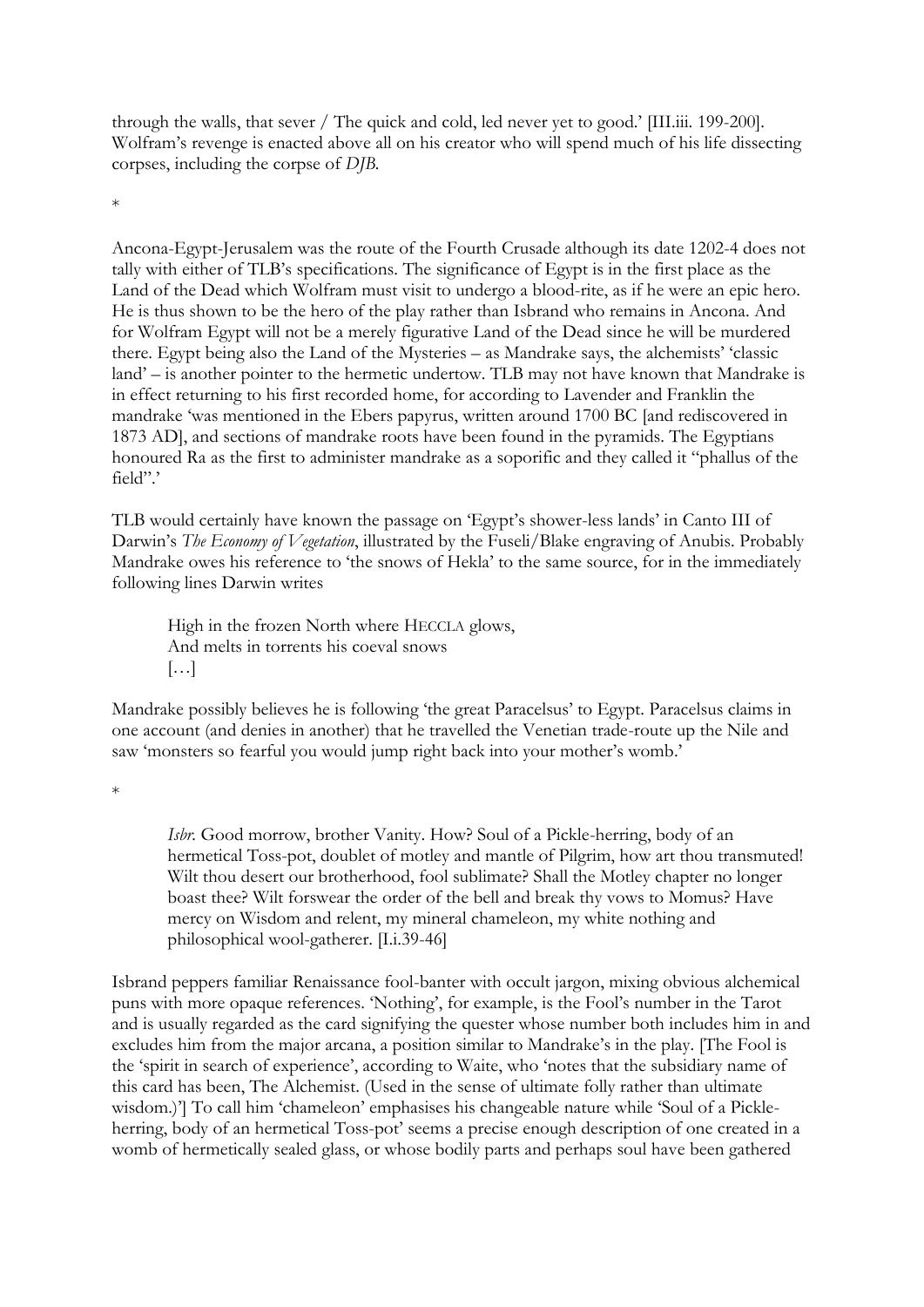from sources as motley as Frankenstein's creature's. For 'Motley' itself cf. Paracelsus: 'God has made everything out of nothing but Man he made out of everything.' [Pachter p.205]

\*

Mandrake's speech beginning 'Respect the grave and sober' [I.i.47ff] is a superb demonstration of language's ability to signify in spite of inbuilt contradictions. His plea for gravity is simultaneously a lament that gravity, having banished the gods and fairies, is about to murder Folly. On the other hand every man has become a fool and therefore there is more Folly in the world than ever. There is so much Folly that its murderer Gravity is no longer respected. The device is to identify the abstract quality Folly with the Fool himself and then to muddle the distinction between 'Fool' in the professional sense and 'fool' as Everyman. Since he regards himself as the last member of Master Merryman's Kingdom he is enabled by a wonderfully specious syllogism to arrive at the final term of his argument: Every man's become a fool / I am the last Fool / Therefore I am the Last Man. TLB thus encodes a reference to Mary Wollstonecraft Shelley's novel *The Last Man*, the most developed treatment of a popular theme in Romantic writing.

It is in fact a return of references, for lines from TLB's *The Bride's Tragedy* are quoted in *The Last Man*, embedded in one of the many passages of transposed autobiography:

Her fear had been too deep, too absorbing, too entire, to be changed to security. She felt as if during the past calm she had dreamed, but was now awake; she was

 As one In some lone watchtower on the deep, awakened From soothing visions of the home he loves, Trembling to hear the wrathful billows roar;

as one who has been cradled in a storm, and awakes to find the vessel sinking. Before, she had been visited by pangs of fear – now, she never enjoyed an interval of hope. No smile of the heart ever irradiated her fair countenance; sometimes she forced one, and then gushing tears would flow, and the sea of grief close above these wrecks of past happiness.

Morton D. Paley remarks in his Oxford World's Classics edition that the original is misquoted: TLB wrote that 'the wrathful billows whoop'. Paley continues 'MWS wrote these lines out in her journal on 15 Dec. 1823 – correctly except for the intentional addition of "I'm" before the first word.' The suggestion that she was thus appropriating the text for herself is misleading in that TLB's sentence also begins 'I'm as one'. References snag in the 'instant darkness and owlseason'. No doubt MWS read more into the lines than TLB intended but before they resurface in *The Last Man* he will have acted as a financial guarantor of the *Posthumous Poems*: 'a ghost indeed, and one who will answer our demand for hidden treasure.'

TLB had worked on his play *The Last Man* as early as February 1824, when he mentions that 'Procter has the brass to tell me he likes that fool The last man.' He nevertheless refers to it as a future project in March 1825: 'I understand that M' Tho<sup>s</sup> Campbell has in some newspaper, in a paltry refutation of some paltry charge of plagiarism regarding his paltry poem in the paltry Edinburgh, touched the egg of my last man. The gentleman is completely addled, & the steam of my teapot will never be powerful enough to supply the place of incubation; nevertheless some time or other I will treat it, not in the style of Hopkins & Campbell.' A week or so later he writes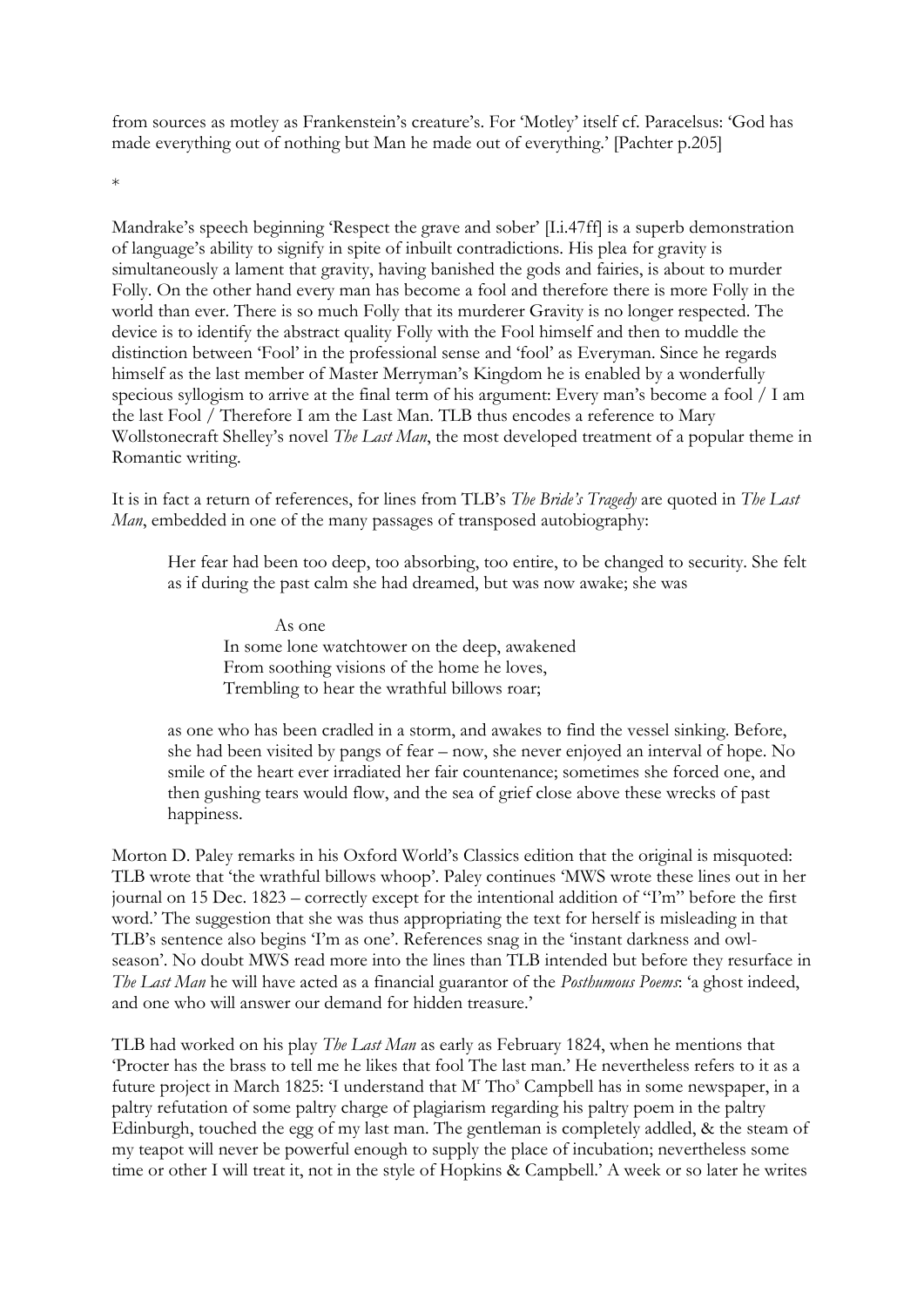'I will do the Last Man before I die, but it is a subject I save up for a time when I have more knowledge, a freer pencil, a little menschen-lehre, a command of harmony, & an accumulation of picturesque ideas & dramatic characters fit for the theme.'

February 1824 was also the month in which MWS began writing her own *The Last Man.* In August TLB told Kelsall 'She is writing something.' He may not have known *what* she was writing at this stage, for his acquaintance with MWS was probably not close. But when he wrote to Procter in March 1826 'Now you must tell me about the last Last Man' he is almost certainly referring to the novel (rather than Thomas Hood's poem, published the same year) since he mentions MWS and the New Monthly in the same paragraph. The following month he wrote to Kelsall 'you must tell me all about the Last Man; I am very glad that M<sup>rs</sup> S. has taken it from the New Monthly fellow.' It seems unlikely that TLB didn't read the novel but he doesn't mention it again in the surviving correspondence.

In the summer of 1825 TLB began thinking 'of a very Gothic-styled tragedy, for  $w<sup>h</sup>$  I have a jewel of a name – DEATH'S JESTBOOK' and in October 1827 he told Kelsall that the fragments of 'the last Man … will all go into the Jest book – or the Fool's Tragedy.' Again, in February 1829: 'I have used some of the Last man for the end of Fool's Trag.' Nevertheless, if Donner correctly dates a later note [*Works,* pp.525-6] he was thinking of *The Last Man* again in 1837, although nothing in the note suggests it relates to *DJB.* An ecological collapse seems to be anticipated in 'a dialogue between the sun, moon and seven stars about the state of the Earth's health. One of the dramatis personæ an incarnation of the world's destruction.'

\*

Mandrake's 'O world' is attributed to its author by Ezra Pound: '"O World!" / said Mr Beddoes.' Pound might as well have attributed the words to John Marston, several of whose characters use this general address. In *The Malcontent:*

O world most vile, when thy loose vanities, Taught by this fool, do make the fool seem wise!

Thus Malevole, who is certainly an ancestor of Isbrand. Marston's Antonio, who disguises himself as a fool to exact his revenge, is another. Dying for love of him Mellida cries 'O world, thou art too subtile / For honest natures to converse withal.' But it is Malevole who answers, when Pietro exclaims 'O World!': 'World! 'Tis only the region of death, the greatest shop of the devil, the cruel'st prison of men, out of the which none pass without paying their dearest breath for a fee. There's nothing in it but extreme, extreme calamity.' And Webster, by way of introduction: 'I have most of the jests here in my table-book.'

That the specific gravity of, say, Marston's language anticipates TLB's, or that TLB finds his specific gravity in Marston's or Webster's or another's may be of small consequence. But that Marston's or Webster's language-gravity could be consummated in fully delineated and performable plays is only partly a matter of individual genius. They wrote for an active – hyperactive – theatre. TLB, by 1830, for the void.

O world, no world, but mass of public wrongs, Confused and filled with murder and misdeeds!

is Hieronimo's variant, or Thomas Kyd's. *The Spanish Tragedy* is Fool-less, however, and it is left to Lorenzo's pageboy to ask 'Is't not a scurvy jest that a man should jest himself to death?' In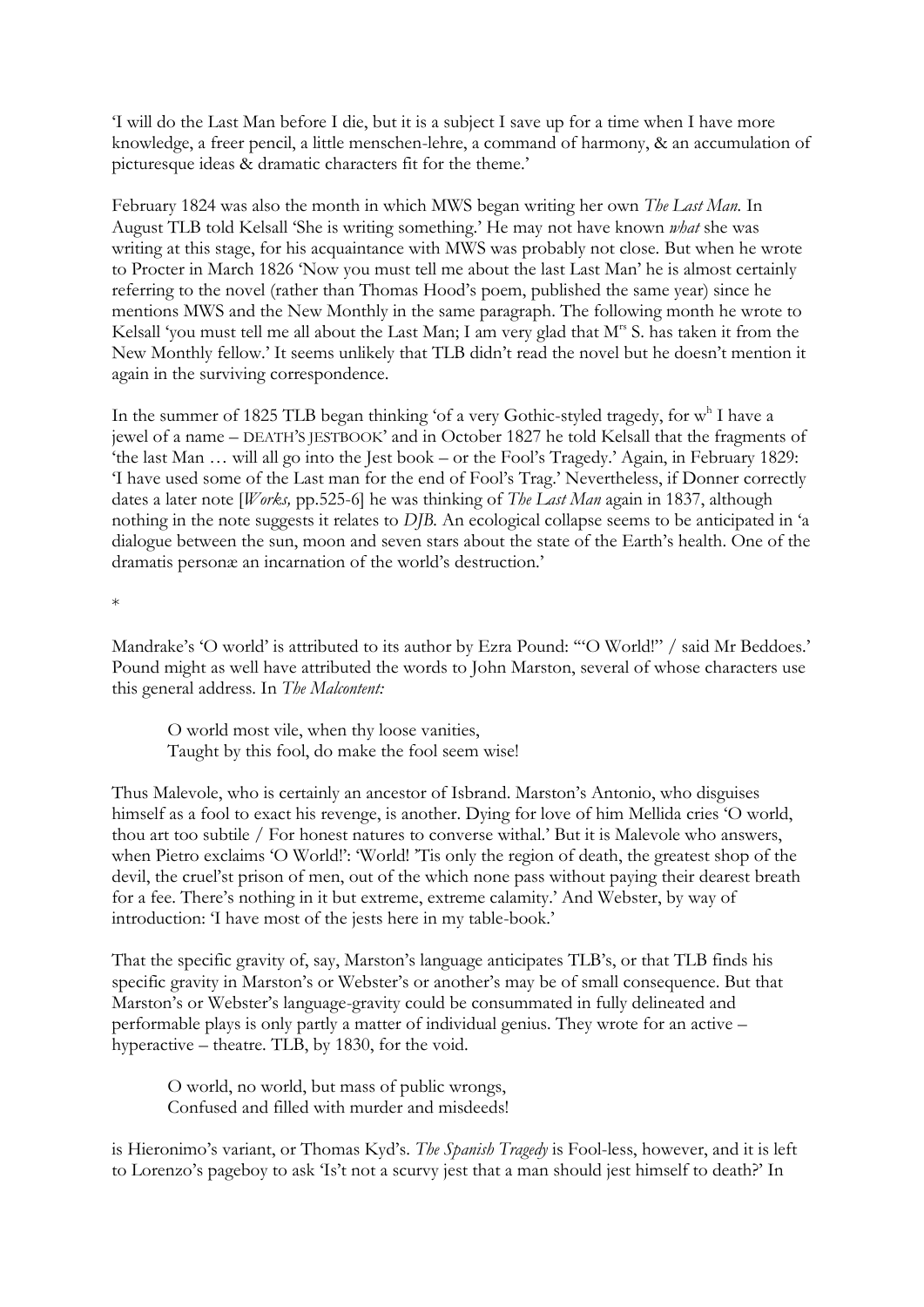*King Lear* the jests are done and the Fool has spoken his last when Edgar seeing his father led eyeless across the heath cries

 World, world, O world! But that thy strange mutations make us hate thee, Life would not yield to age.

Procter: 'We would not be supposed to assert that the writer was without his faults. On the contrary, he had several: he had too gloomy a brain, a distempered taste; he was sometimes harsh, and sometimes dull; but he had great sentiment and, not unfrequently, great vigor of expression.' He was referring to Webster, not TLB.

\*

'For by Art is created that great LEVIATHAN, called a COMMON-WEALTH, or STATE – (in latine, CIVITAS) which is but an Artificiall Man.' Thomas Hobbes, *Leviathan* p.1. The self-fashioner Isbrand may be seen as the middle term in a hierarchy of artificial men, of which Homunculus Mandrake is the lower term and the revolutionary state of Münsterberg the higher. Isbrand's seizure of power will follow the resurrection of his brother Wolfram, and perhaps Edmund Burke is our commentator here (or else TLB commentates on Burke): 'out of the tomb of the murdered monarchy in France has arisen a vast, tremendous unformed spectre, in a far more terrifick guise than any which ever yet have overpowered the imagination, and subdued the fortitude of man.' Burke, ever distrustful of the alliance between philosophical experiment and political radicalism, is referring to a greater revolution than Isbrand's seizure of a small German state, but that state is nevertheless called 'Monster-berg'. As Baldick remarks (*In Frankenstein's Shadow,* p.18) revolutionary France is to Burke a 'monster of a state', 'the mother of monsters', a 'monstrous compound'.

TLB's observance of the Paracelsian notion that the homunculus is smaller than the average human being is uncommon in the nineteenth century. Frankenstein's creature is considerably larger than his creator but this might not be the decisive influence. The enormousness (and enormity) of the 'artificial man' owes much to Hobbes, whose man-who-is-many may remind us of the Druids' wicker man, who also appears as the Giant Fool or Carnival King in some Tarot designs. Melville's Ahab, probably a reader of Hobbes in his youth, imagines a characteristically large creation: 'while Prometheus is about it, I'll order a complete man after a desirable pattern. Imprimis, fifty feet high in his socks; then, chest modelled after the Thames Tunnel; then, legs with roots to 'em, to stay in one place; then, arms three feet through to the waist; no heart at all, brass forehead, and about a quarter of fine brains; and let me see – shall I order eyes to see outwards? No, but put a sky-light on top of his head to illuminate inwards.' (*Moby Dick,* ch. 108.)

Ahab and Isbrand. Ahab is certainly the greater creation (i.e. 'artificial man' of his creator) but we can imagine Isbrand rising to some of his words. 'O Nature, and O soul of man! how far beyond all utterance are your linked analogies! not the smallest atom stirs or lives on matter, but has its cunning duplicate in mind.' (*Moby Dick* ch.70: *The Sphynx.*) *Moby Dick* is a 'Death's jest-book' projected as epic. It is a distant cousin of TLB's play since they share several Jacobean ancestors. There is no evidence that either knew the other's work; *DJB* was published posthumously in 1850, *Moby Dick* in '51. The contemporary work both certainly knew was Mary Shelley's.

It's the one's genius and the other's limitation, that Melville saw what TLB did not: the development out of the Jacobean drama of a muscular world-embracing almost Biblical *prose.*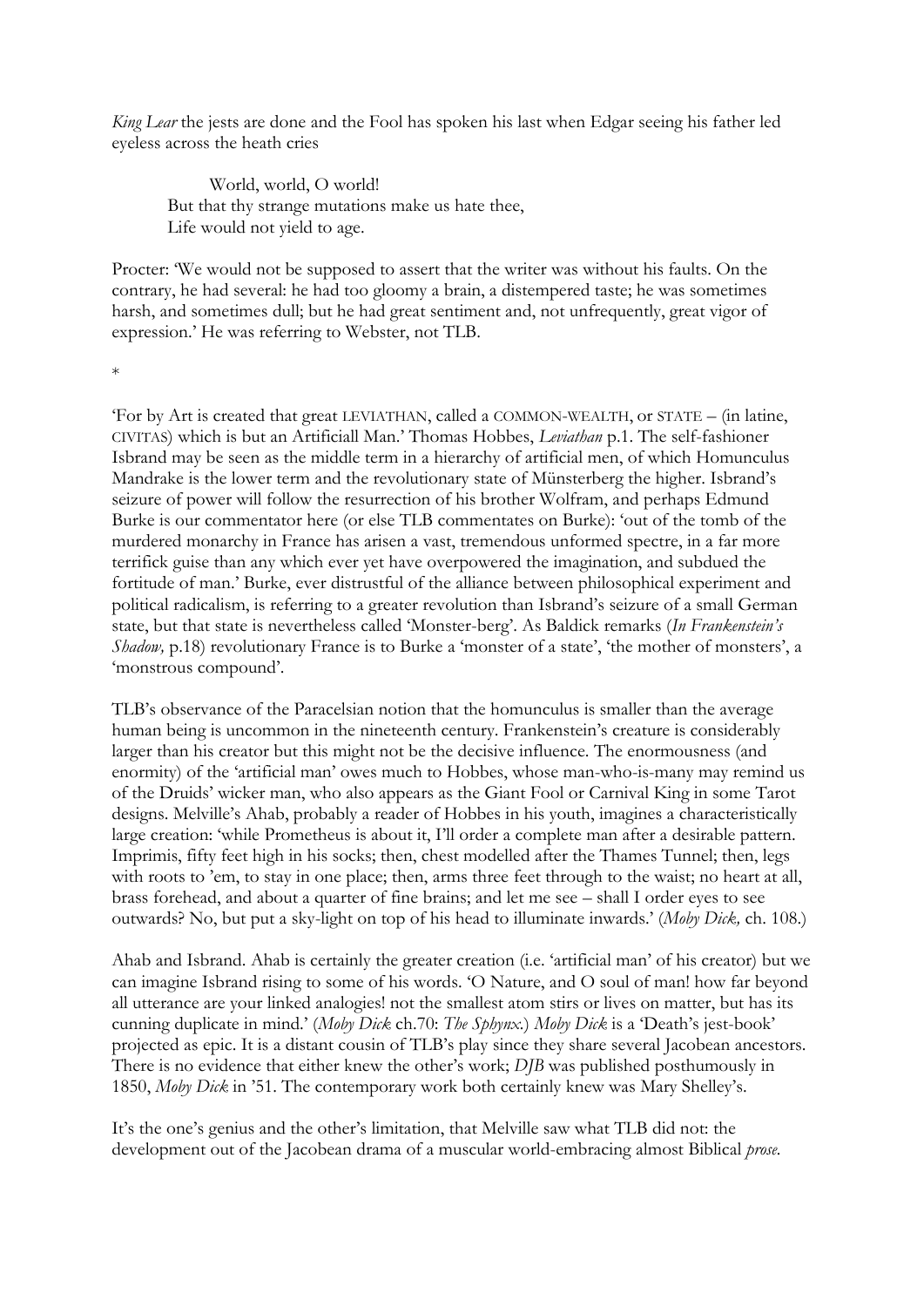Ishmael is the last last man.

\*

Mandrake's artificial nature appears to be emphasised by Isbrand when he answers Wolfram's 'Who is this saucy fellow that prates between?': 'A living somebody or nothing, a false coin of flesh that may pass at Court as a tolerable counterfeit of humanity, so indeed that all who see but skin-deep might take it for a scurvy human creature. Believe it not. Some one of those malicious Gods who envy Prometheus his puppet show have taught all confounded sorts of malcontent beasts, saucy birds and ambitious shell-fish, and hopping creatures of land and water, the knack of looking human to the life. How? is the mystery of the cookery-book. Briskets of veal, liver and lights, tripe and capon, have been so cunningly smuggled into the featherless two-legged ones that the real history of the World is Æsop's fable-book in masquerade. A whole people is stout and surly, being mostly certain steaks and Barons of beef gone human: and another, after centuries of amphibious diet, owes to the frog's legs in its wooden shoes the agility with which it jumps over gentle King Log, and devotes itself patriotically to the appetite of Emperor Stork, his follower: aye, it would even blow itself up to be bull itself. Even you, Sir Knight, are still tolerably like a man, but Sirloin labours hard to shoulder away thy fine old heart, and a whole herd of sheep bleats in that merciful resolve of thine to pardon thy foe: but more of that anon.' [I.i.118-138]

TLB may have inherited his notion of the mutability of species (not always so playfully expressed as here) from Erasmus Darwin or Professor Blumenbach in Göttingen. Later it is Charles Darwin's theory which underlies the reversionary evolution of the not dissimilar ideas expressed in H.G. Wells' *The Island of Doctor Moreau,* where for example Pendrick remarks 'I could not persuade myself that the men and women I met were not also another, still passably human, Beast People, animals half-wrought into the outward image of human souls, and that they would presently begin to revert, to show first this bestial mark and then that.' 'Are there not,' asks Isbrand, 'Those that fall down out of humanity, / Into the story where the four-legged dwell?'

There is, again, a Melville-Beddoes resonance, as well as a fore-shadowing of *The Island of Doctor Moreau,* in Chapter 98 of *Mardi.* Samoa describes an operation in which he trepanned a broken skull and replaced part of the human brain with that of a young pig. The patient recovered – 'But from being a warrior of great sense and spirit, he became a perverse-minded and piggish fellow, showing many of the characteristics of his swinish grafting. He survived the operation more than a year; at the end of the period, however, going mad, and dying in his delirium.' The story is doubted by Babalanja. '" … if this story be true," said he, "and since it is well settled, that our brains are somehow the organs of sense; then, I see not why human reason should not be put into a pig, by letting into its cranium the contents of a man's. I have long thought, that men, pigs, and plants, are but curious physiological experiments, and that science would at last enable philosophers to produce new species of beings, by somehow mixing, and concocting the essential ingredients of various creatures; and so forming new combinations.'

The essential point with Isbrand is that he negotiates his argument in Paracelsian terms, 'the mystery of the cookery-book'. If Mandrake *is* a genuine homunculus, his parts cooked together from all levels of animal creation, then he is only an example of what all men are, in soul as in body. Isbrand does not pose the key question until Act V: 'What shall we add to man, / To bring him higher? I begin to think / That's a discovery I soon shall make.' [V.i.62-4] He then makes a boast worthy of Paracelsus himself:

I [have] raised myself,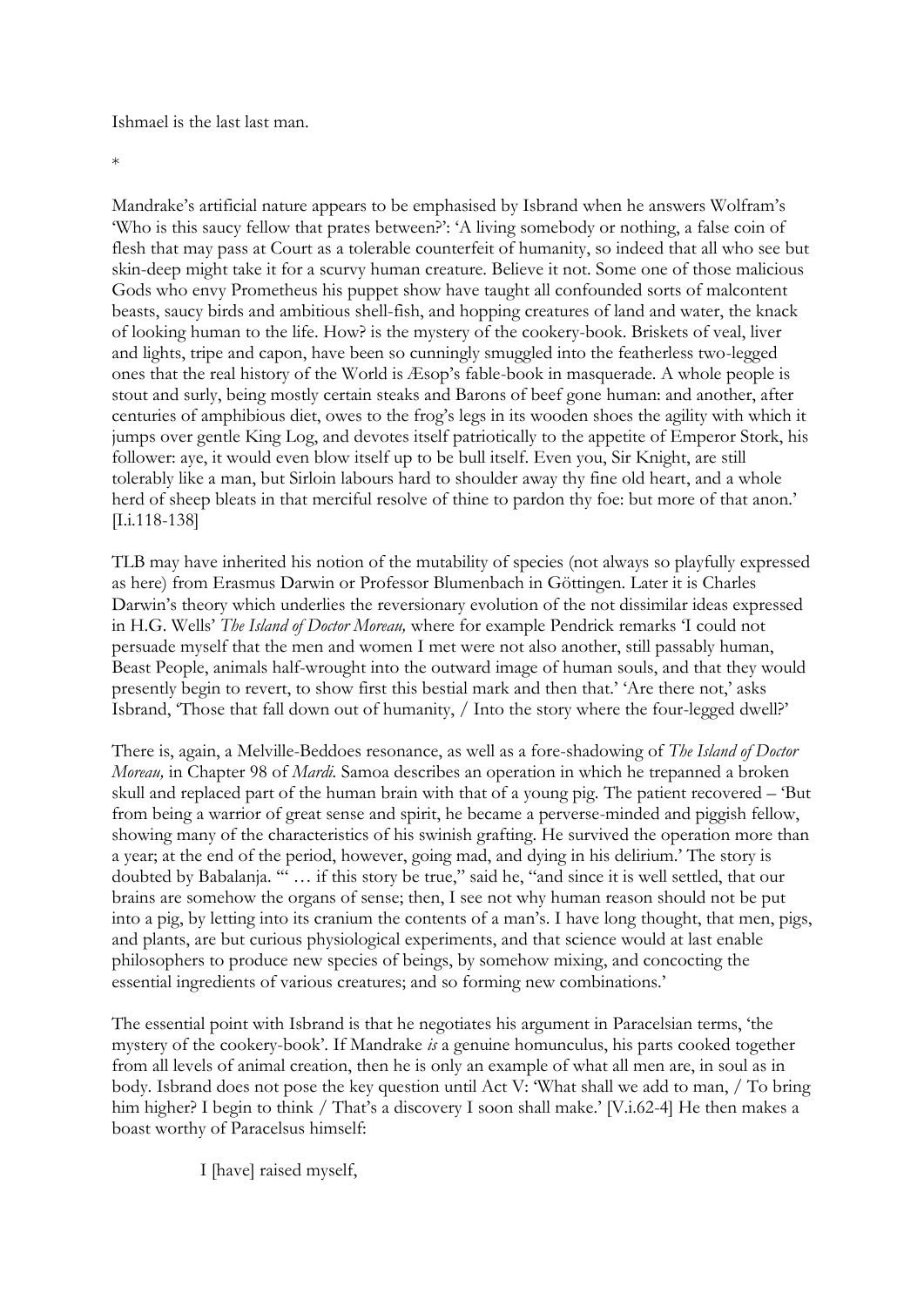By this comparative philosophy, Above your shoulders, my sage gentlemen. Have patience but a little, and keep still, I'll find means, bye and bye, of flying higher. [V.i.67-71]

The Paracelsian name for this higher being was Adech, the 'Man of the New Olympus'. The idea occurs in other alchemical texts; Jung notes the identification of the lapis/homunculus with 'the second Adam who is the philosophic man' in *Aurora Consurgens.* Isbrand is in his own mind nothing but 'the philosophic man'.

His purpose in I.i, however, apart from warning his brother that he will not himself forgive their father's murderer, is to persuade Wolfram to let Mandrake board the ship. 'We fools,' he says, 'send him as our ambassador to Africa; take him with you or be yourself our consul.' There is a suggestion that a fool-ambassador is essential for the voyage. By 'ambassador' we should perhaps understand 'surrogate', and specifically a surrogate for Isbrand. Paracelsus recommends the use of homunculi as surrogates, particularly when there is danger of harmful planetary influence. 'For example, if Mars should be disposed to destroy me, and there be a mental inclination from him to my mind, which might induce mental disease, I construct my homunculus, that the operation of Mars may be directed to this image, and I may get off safely.' Mandrake will in fact return from Egypt with a 'mental disease' while Isbrand props up the bar in Ancona.

Mandrake thanks Wolfram for yielding to Isbrand's persuasion with the words: 'Twice shalt thou live for this: for I will give thee a pint-bottle of my patent liquid – Eternity.' [I.i.158-9] The fool is sometimes a prophet: Wolfram will rise from the grave and so live twice.

\*

'All the characters in *Death's Jest-Book* are, except for Isbrand, automatons in love with death,' writes Geoffrey Wagner in support of the common view that Beddoes was no good at all at making plays; as a 'practical playwright,' remarked Arthur Symons, TLB is 'beneath contempt'. Northrop Frye seems to have been the first critic to see TLB the dramatist in a different light; Frye suggests that TLB's acute sense of alienation makes him the forerunner of the later drama which reaches from Chekhov and Strindberg to Sartre and Beckett. 'He anticipates later preoccupations with the relation of being and nothingness more directly than most Romantics.' [*A Study* p.85.]

We might see a closer resemblance between TLB and Antonin Artaud – 'some one to exhibit the sum of his experience in mental pathology & therapeutics […] in […] a living semiotical display' [TLB to Kelsall 4 Dec 1825] might have been said of, if not by, Artaud. Not the least of the resemblance is that although they were both passionate about the theatre their estrangement from their contemporary theatres means that they have left little in the way of actable texts. Artaud did attempt to create his new theatre and wrote a body of work which has considerably influenced theatre since his death; TLB did not but this doesn't detract from the similarity of their situations. We hear something of the 'living semiotical display' in Artaud's remark 'If fundamental theatre is like the plague, this is […] because […] it is a revelation, urging forward the exteriorisation of a latent undercurrent of cruelty through which all the perversity of which the mind is capable, whether in a person or nation, becomes localised.' [*Theatre,* p.21.] Artaud stresses that his 'theatre of cruelty' has 'nothing to do with the cruelty we practise on each other [...] but the far more terrible, essential cruelty objects can practise on us. We are not free and the sky can still fall on our heads. And above all else, theatre is made to teach us this.' [p.60] We find this 'far more terrible, essential cruelty' embedded in the heart of *DJB*, in the attempted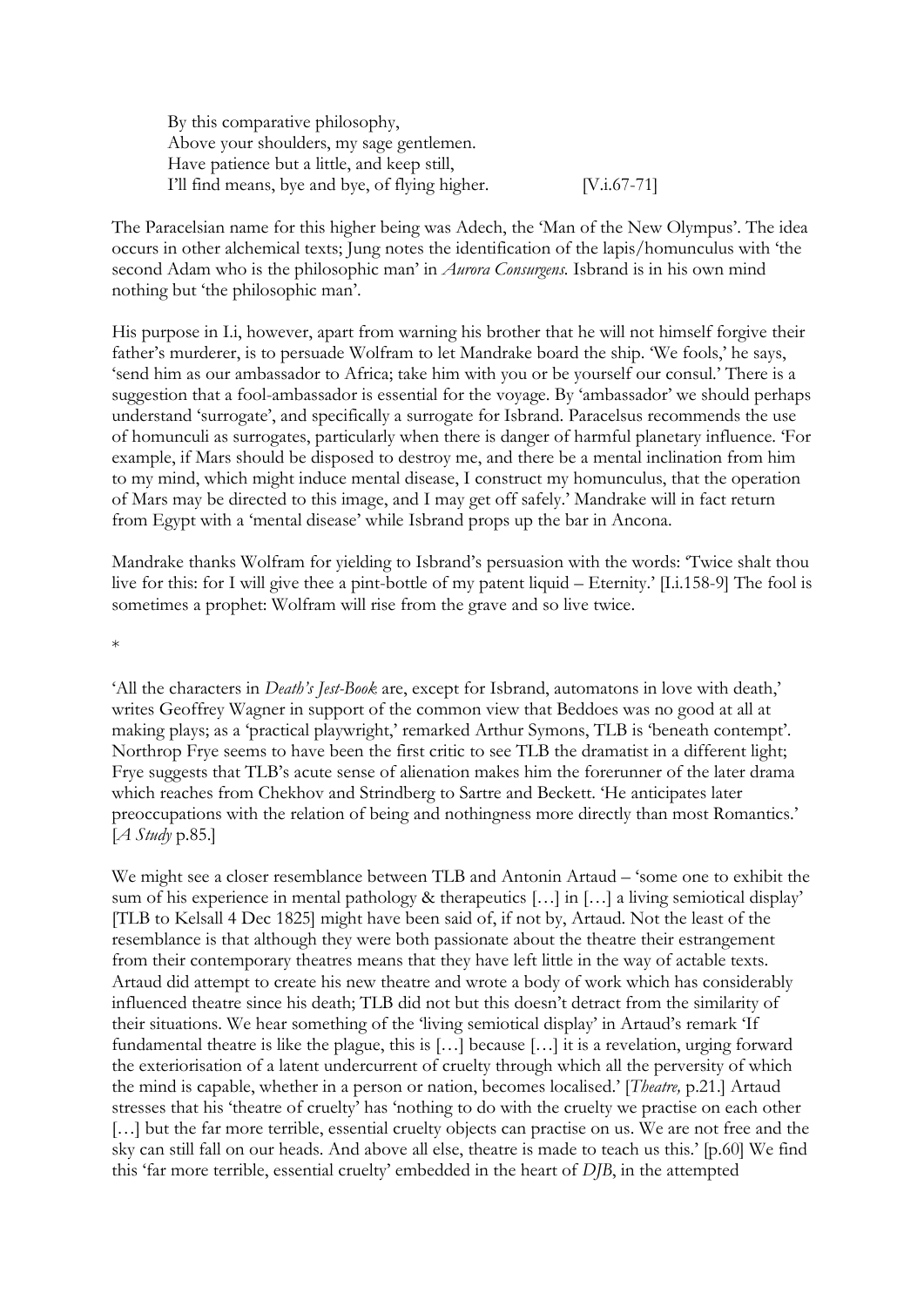necromancy whose consequences, in spite of the 'satiric pathos', are a most awful demonstration that in the face of death we are indeed not free and the sky will certainly 'fall on our heads' – a lesson the more potent in that TLB had initially sought to prove the opposite. We may be amused or appalled by the 'grotesque' and 'macabre' aspect of TLB's work but neither reaction should obscure the fact that he was convinced that death can be confronted and even 'conquered' and that this could be achieved by poetry in a manner analogous to the methods of scientific anatomy. He would feel an immediate affinity with Artaud's statement that 'I cling to the idea that death is not outside the realm of the mind, that it is within certain limits knowable and approachable by a certain sensibility.' [*Art and Death.*] *DJB* does not appear among the plays Artaud proposed for his theatre and he probably knew nothing of it, but he might have enjoyed directing Mandrake: '… to have a fabricated being appear, made of wood and cloth, resembling nothing, yet disturbing in nature, able to reproduce on stage the slightest intimation of the great metaphysical fear underlying all ancient theatre.' [*Theatre* p.32.] The easy notion of Mandrake as a mere clown would have undergone some such transformation in the Theatre of Cruelty.

## We can listen in to the dialogue:

*AA.* This whole active, poetic way of visualising stage expression leads us to turn away from present-day theatre's human, psychological meaning and to rediscover a religious, mystical meaning our theatre has forgotten.

*TLB.* Many things are quite absurd, and destructive of all poetry, in arrangements which appear not of the slightest consequence. I am convinced that playbills for instance are very pernicious; one should never know the actors names and private circumstances.

*AA.* There is something about a spectacle like the Balinese Theatre which does away with entertainment, that aspect of useless artificiality, an evening's amusement so typical of our theatre. Its productions are hewn out of matter itself before our eyes, in real life itself. There is something of a religious ritual ceremony about them, in the sense that they eradicate any idea of pretence, a ridiculous imitation of real life, from the spectator's mind. This involved gesticulation we see has a goal towards which it aims by effective means, and we are able to experience its direct effectiveness. The thought it aims at, the states of mind it attempts to create, the mystical discoveries it offers are motivated and reached without delay or periphrasis. It all seems like an exorcism to make our devils FLOW.

*TLB.* The Greeks (from whom we can learn much if we understand their motives – ) were in possession of this secret, and this is the real meaning of their masks, which have so much bothered the critics; and these were doubly useful, they deceived to a certain degree, not only the spectator, but also the actor, with the semblance of an heroic and unknown person, and prevented the annoying familiarity of the people on the stage. Of course I do not wish to see their sort of masks on our stage … it is only to be lamented that we have no other means of completely disguising our actors and making Richard, Hamlet, Macbeth, as absolutely distinct and independent individuals, as Œdipus & Orestes must have been. [*Theatre* pp.35 & 42; TLB to Kelsall 10 Jan. 1831.]

Looking for some deeper resonance between the two poets needs caution, for Artaud was a remorseless chronicler of his own instabilities, constantly probing his sense of being unable to write but leaving so graphic an account of his madness. We find nothing comparable in TLB, although the defensive ironies of his letters, the long silences and the hearsay tales of his sometimes riotous behaviour suggest considerable turmoil and this may be connected with feeling that he *could* not write as he would. There is certainly a fundamental shared sense between TLB and Artaud of the discontinuities of thought and the self, and the voids between, with the resultant failures of language. The sense of discontinuity is arguably the source of the notion of the 'double' which was obsessional with Artaud; in TLB it appears in his ubiquitous pairing of characters and mirroring of plot, particularly conspicuous in his use of the 'two brothers' theme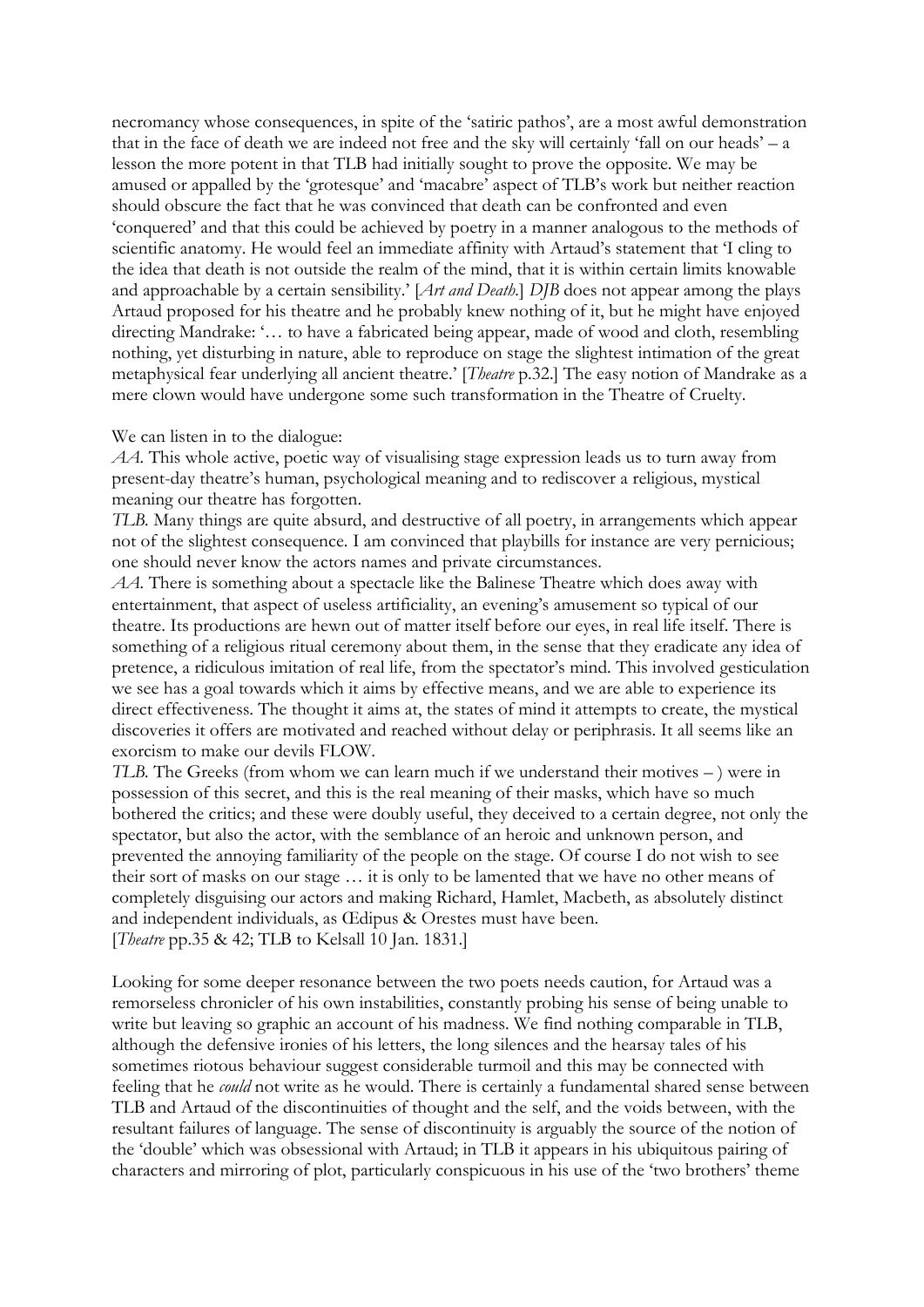which Frye sees as a life-death identity/antithesis, the one brother representing 'ordinary life driving toward, the other death seeping back into life.' [*A Study,* p.53] 'The real pain is to feel one's thought shift within oneself,' writes Artaud in *The Nerve Meter*, and that same 'thought shift' appears throughout *DJB*, being most memorably expressed by the Duke (who is surely no automaton) in his answer to Isbrand's claim that 'All of each heart I know':

 O perilous boast! Fathom the wavy caverns of all stars, Know every side of every sand in earth, And hold in little all the lore of man, As a dew's drop doth miniature the sun: But never hope to learn the alphabet, In which the hieroglyphic human soul More changeably is painted than the rainbow Upon the cloudy pages of a shower, Whose thunderous hinges a wild wind doth turn. Know all of each! when each doth shift his thought More often in a minute, than the air Dust on a summer path. [III.iii.87-99]

\*

'I think it probable that he had a love disappointment.' [Revell Phillips to Kelsall 8 Nov. 1858]

Without Donner's biography all the groundwork on TLB would remain undone. But there's no denying Donner can be pedantic, pompous and even condescending. Imagine Donner and TLB together with a bottle between them. Donner sees the philosopher's stone in the most general 'spiritual' terms. Nevertheless his evasiveness over TLB's sexuality is probably not his personal failure. His outline is clear enough, with the relationship with Bernard Reich during the first years in Germany as the emotional pivot and TLB's affection for Konrad Degen the enduring attachment of his last years. Prudence rather than prudery is Donner's watchword here. He was writing at a time when readers were supposed to suppose that the sleeping head on Auden's arm was female.

While TLB's life in Germany and Switzerland became increasingly nomadic it seems that Zoë King was pining away in England with a couple of album verses under her pillow. Her letters of 1858 recording her visit to Basel and discovery of the circumstances of TLB's death make painful reading, in part because she seems to have been unaware of what the German authorities had long before identified as a 'tendency to spleen and suicide'.

The image of ribcage as window-bars – the bars of a quite literal cage – is a favourite with TLB. Donner dates an early example 1820-21 [*Works,* p.163]:

Methinks I see into thy bridal chamber. – So do I: – through the ribs of my father's death.

The lines survive as an isolated fragment and in context were probably not as autobiographical as they might seem: some character says them in one abandoned play or another. It is nevertheless notable that whenever TLB uses the image its viewpoint is undefined. Is the speaker looking in or out through the ribcage? Is he imprisoned inside his father's empty cell of a body or is he outside gazing in – to *whose* bridal chamber?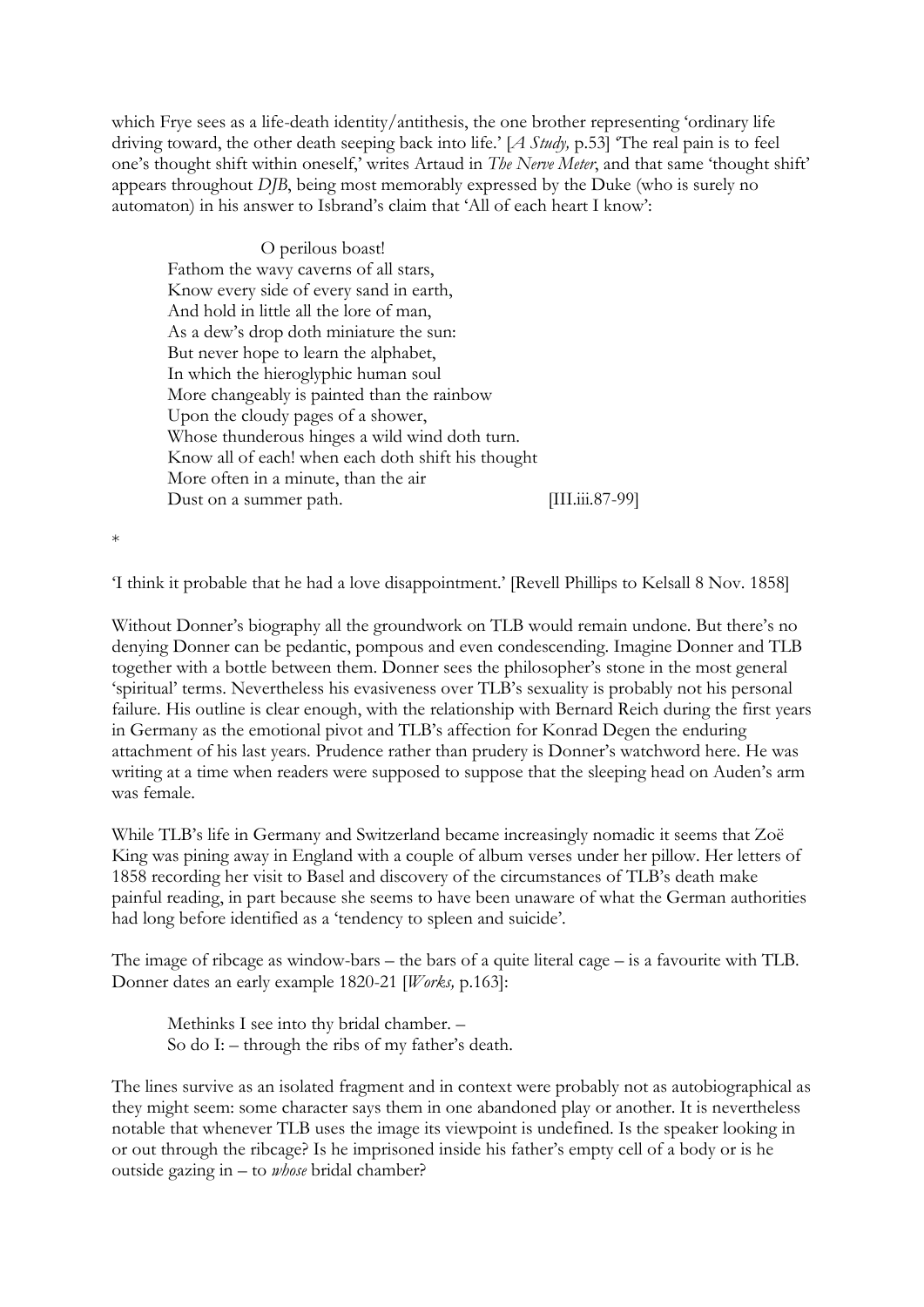| Wee, wee tailor,     |             |
|----------------------|-------------|
| Nobody was paler     |             |
| Than wee, wee tailor | [I.iv.74ff] |

Cf. Carlyle: 'the Tailor is not only a Man, but something of a Creator or Divinity  $[\ldots]$  – is not the fair fabric of Society itself, with all its royal mantles and pontifical stoles, whereby, from nakedness and dismemberment, we are organised into Polities, into nations, and a whole coöperating Mankind, the creation […] of the Tailor alone?' In another passage Carlyle formulates a question Homunculus Mandrake might have asked: 'Am I not a botched mass of tailors' and cobblers' shreds, then; or a tightly-articulated, homogeneous little Figure, automatic, nay alive?'

\*

\*

Robert Duncan [March 1971] Notebook 42

A Gallery at the End of Time

There is no thing in which to delite that is not charged with the terrible, no thing in which the artist is to see beauty that is not the property of the Lords of Xibalba. The Sons of Art set up their games, all the time singing and dancing, playing cards (pictures) and dice (numbers) and their play-wars on the Road to Death. The lyre the poet strums is the bow of the invader. The painter illustrates the walls of Thanatos with the murals of Eros.

## An email exchange with Robert Kelly, 1997:

*AH.* Robert Duncan in his Notebook 42 refers to the Lords of Xibalba. Presumably lords of Death in some myth- or the-ology, but which, where?

*RK.* The Lords of Xibalba are the lords of the underworld in the Mayan myth cycle preserved in the Popol Vuh. They are the ones the two brothers have to outwit – an intricate reference to the ceremonial ball game …

*AH.* I'm a bit startled by your reference to the two brothers. I'd been struck by the fact that RD's remark reads almost as a footnote to Beddoes' Death's Jest-Book. I didn't expect that the ref to the Lords of Xibalba might bring me to two brothers attempting to outwit Death: but that is, after all, a good part of the story of D's Jest-Book …

[C.A. Hoyt prefers to see the story in terms of the father-son relationship which is prominent in *The Bride's Tragedy* and in much of TLB's imagery. He notes the shift to the brother theme in *The Second Brother* yet reverts to father-son in his brief discussion of *DJB* by seeing the brotherbrother relationship in terms of the question which he believes governs all TLB's work: 'after separation from the father, what then?' While there is certainly a biographical interest here – and granting too that father-son themes and imagery occur throughout *DJB* – there seems a violence done to the centrality of the Wolfram-Isbrand story. The contrapuntal effect of the Adalmar-Athulf subplot is similarly blunted if the brothers' enmity is seen less in its fratricidal than its parricidal aspect; TLB's remark that they are his 'Cain & Abel' is sufficient commentary. Northrop Frye seems nearer the mark: 'For [TLB] the world of experience is the world of life,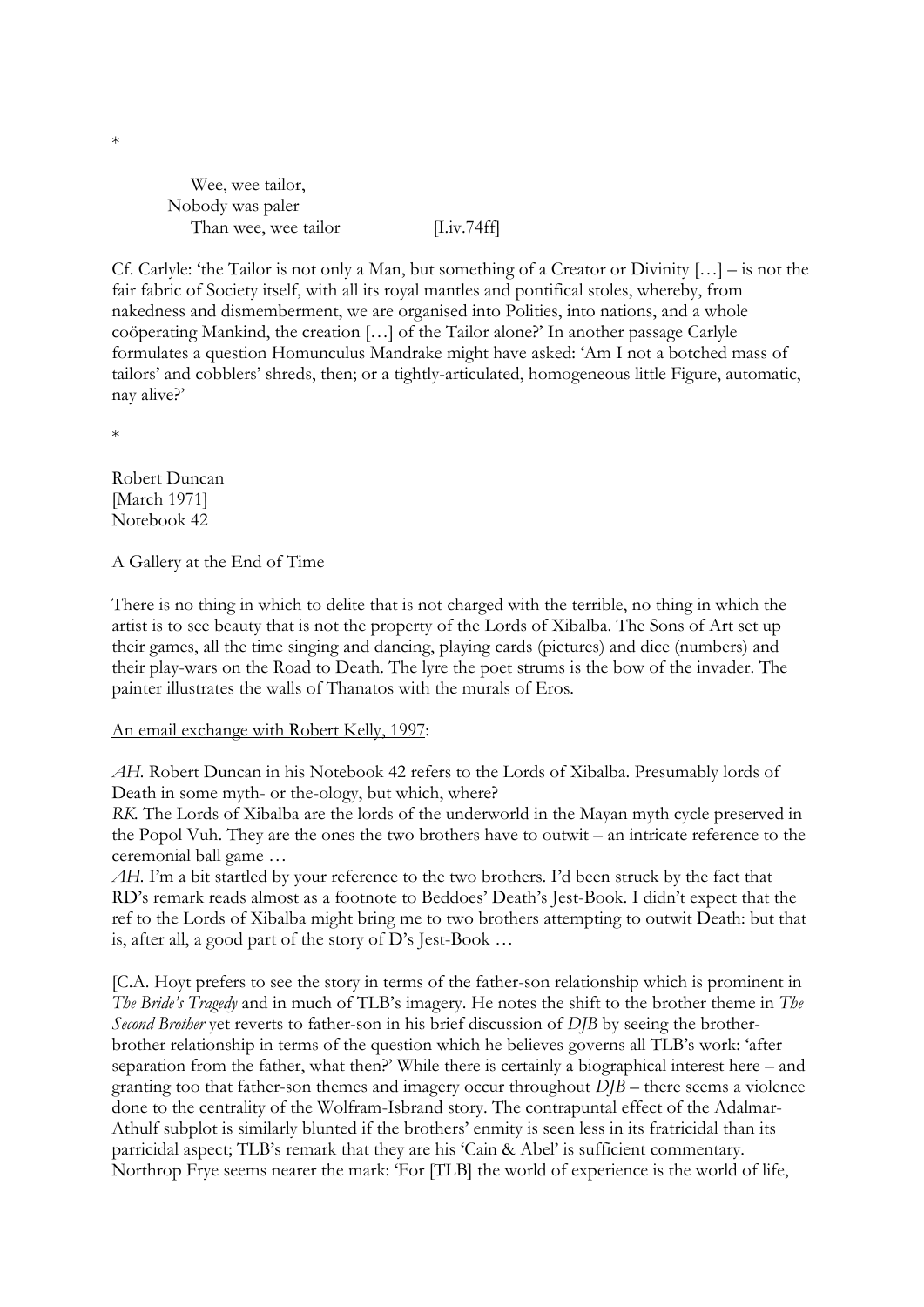which has its focus and climax in love, and the world outside it becomes, quite simply, the world of death. The demon-lover theme is thus, in his work, the symbol of a life-death identity which he calls eternity. This identity can manifest itself only in the form of an antithesis, the antithesis we know as life *and* death. Its main symbol in Beddoes, as so often elsewhere in Romanticism, is that of the struggle of brothers, of which one represents ordinary life driving toward death, the other death seeping back into life.' (*A Study,* p.53.) That Romanticism in this sense is recovering an archetypal story as old as – perhaps older than – the *Popol Vuh* should not surprise.]

*RK.* Beddoes is one of my favourites too ... it's too rich to leave to the cabinet of curiosa. AH. Later today I'll airmail you a little pamphlet called Homage to Homunculus Mandrake which represents an early  $\&$  to me quite distant stage of my Beddoes researches – I mean I feel quite critical about it by now …

*RK.* ... your reading of Homunculus Mandrake, whose presence in DJB seems to me absolutely radical, close to us. A friend tells me that the word perineum, which we think of so intimately anatomically, is also the space between the stage and the audience in the theater – be it so, then Homunculus is our perineal character, whose language comes closest to us of all, not the tortured metrics of the songs, not the magnificent sonority of the blank verse, but a poetic discourse that comes at us – so he, some way, stands in for the reader.

\*

Mandrake's balsam can only be an ersatz variety of 'mummy powder' which Paracelsus would have disowned. 'He insisted that the mummy should be human. Two kinds of mummy were particularly effective: that of a Saint and that of a healthy young person who had recently drowned or been killed by a fall. He also recommended thieves cut down from the gallows or beheaded rebels. Having died in full vigor, their flesh, still radiating life power, might regenerate the failing spirits of the sick.'

And so Wolfram would be a suitable ingredient for the balsam, rather than the roots, toadstools, herbs etc which Mandrake gathers. The healing dance with Dance cannot be performed at the lower level of the play but at a higher level not merely of character but of dramatic integration: the play itself must be the balsam which will 'un-cypress' Death and 'unmask all his secrets.' The *mumia* of which Wolfram's body is the essential ingredient is *DJB* itself.

Isbrand sees his coming revolution as a concoction which seems by comparison as inadequate as Mandrake's:

Now you see how this dragon-egg of ours Swells with its ripening plot? Methinks I hear Snaky rebellion turning restless in it, And with its horny jaws scraping away The shell that hides it. All is ready now: I hold the latch-string of a new world's wicket; One pull – and it rolls in.  $[II.iv.1-7]$ 

Perhaps they both put overmuch faith in basilisk's eggs and crocodile fat. Although Isbrand does internalise the homunculus/lapis it is in the perverted or polluted form which reverses values:

 But the heart I have Is a strange little snake. He drinks not wine When he'd be drunk, but poison: he doth fatten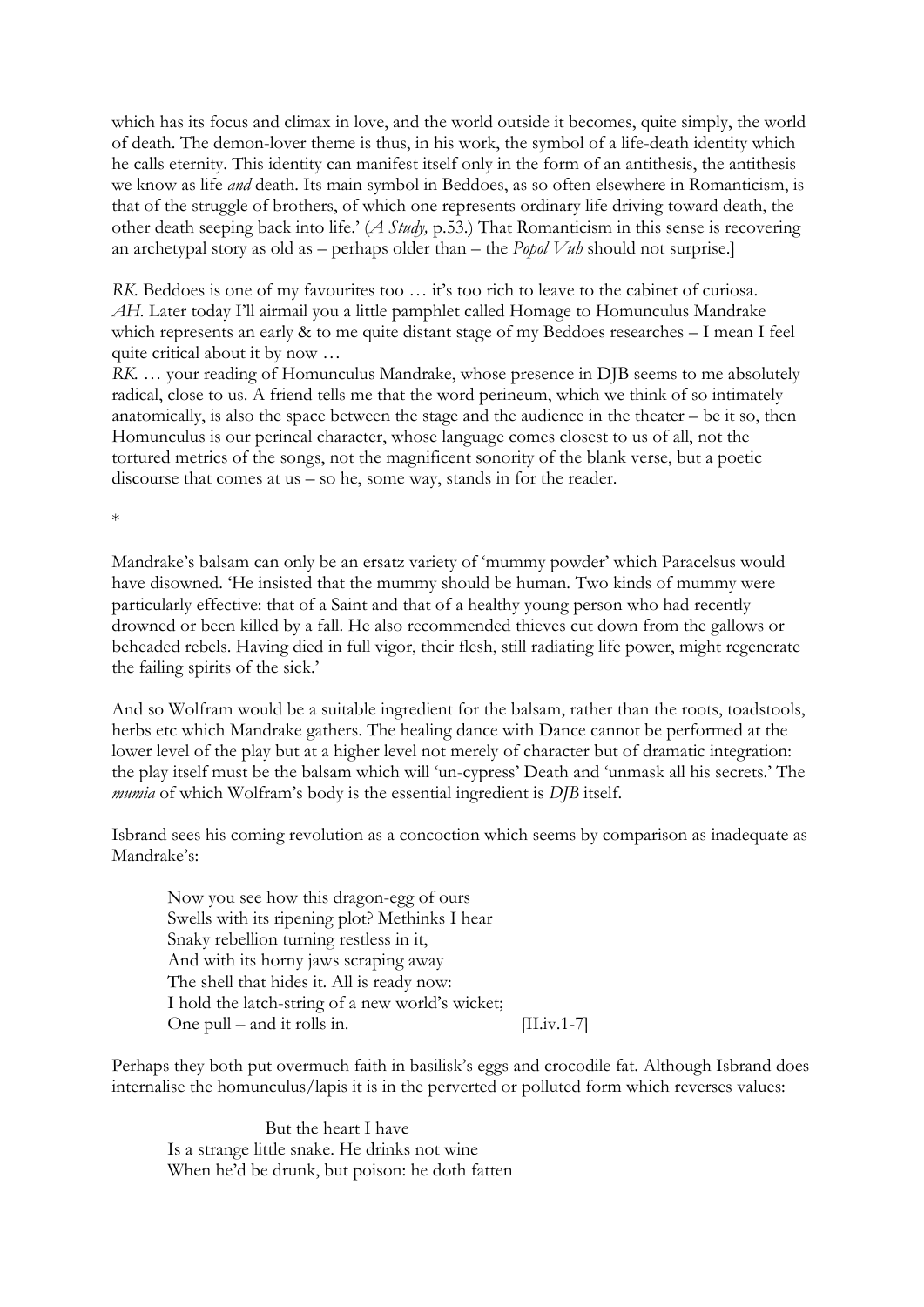On bitter hate, not love. [II.iv.26-9]

\*

Ziba is the character who voices *DJB*'s peculiar sense of transparency – the transparency of worlds, of life and death, of perception, of the levels of insubstantiality: the creation of a substantial something out of nothing *or* vice versa. Wolfram is its enactment and it is not only his death which lends him insubstantiality. Approaching Egypt he is first sighted as a passenger in a something made from nothing, his galley as a creation of Ziba's soul in communion with the world-soul:

*Duke.* … saw'st thou from the heights No christian galley steering for this coast? *Ziba.* I looked abroad upon the wide old world, And in the sky and sea, through the same clouds, The same stars saw I glistening, and nought else. And as my soul sighed unto the world's soul, Far in the north a wind blackened the waters, And, after that creating breath was still, A dark speck sat on the sky's edge: as watching Upon the heaven-girt border of my mind The first faint thought of a great deed arise, With force and fascination I drew on The wished sight, and my hope seemed to stamp Its shape upon it. Not yet is it clear What, or from whom, the vessel. [I.ii.57-71]

Ziba is the expression of Egypt, the land of passage between being and nothingness. Events there change the lives of all the characters with the exception of Ziba who already dwells in such a world. Only Isbrand by remaining in Ancona stays rooted in an apparently substantial world which he believes he can transform by his 'fiat'.

\*

Mandrake is made to test his ointment unwillingly. The returning ship sails into a storm and, in the words of his boy, 'fell the pot of balsam on the man's scull who made it, broke it to pieces, and bathed him from head to foot, and so ran he about dripping with the oil of invisibility and tears for his lost body – but here he comes: see him not.' [II.i.73-5]

Donner's misreading, that Mandrake has been killed and from now on appears as a ghost, illustrates the degree to which TLB has already undermined substance. In his own mind Mandrake has become invisible and since he is apt to confuse 'being' with 'being seen' he is suffering serious doubts about his continued existence. Again he is the comic voice of the play's deeper themes, even if he can only tease out the implications of his condition in childish puns. The text leaves no doubt that the other characters can see him perfectly well. Isbrand instigates 'a game at blind man's buff' to further convince him of his invisibility. He panics – 'Good folks,' he pleads, 'don't pretend any more that you can't see me. O Lord, I am half frightened already into the belief that I am vanished. Reasonable folks! I stand here in the corner, by the rack of plates.' [II.i.95-8] And when the company starts cudgelling him: 'O gentle people! I confess. I will be invisible if you will leave off seeing where to put your blows in; – immaterial to keep my bones whole, and inaudible if you will hear my petition. I am no Mandrake, I am nothing … Enough! I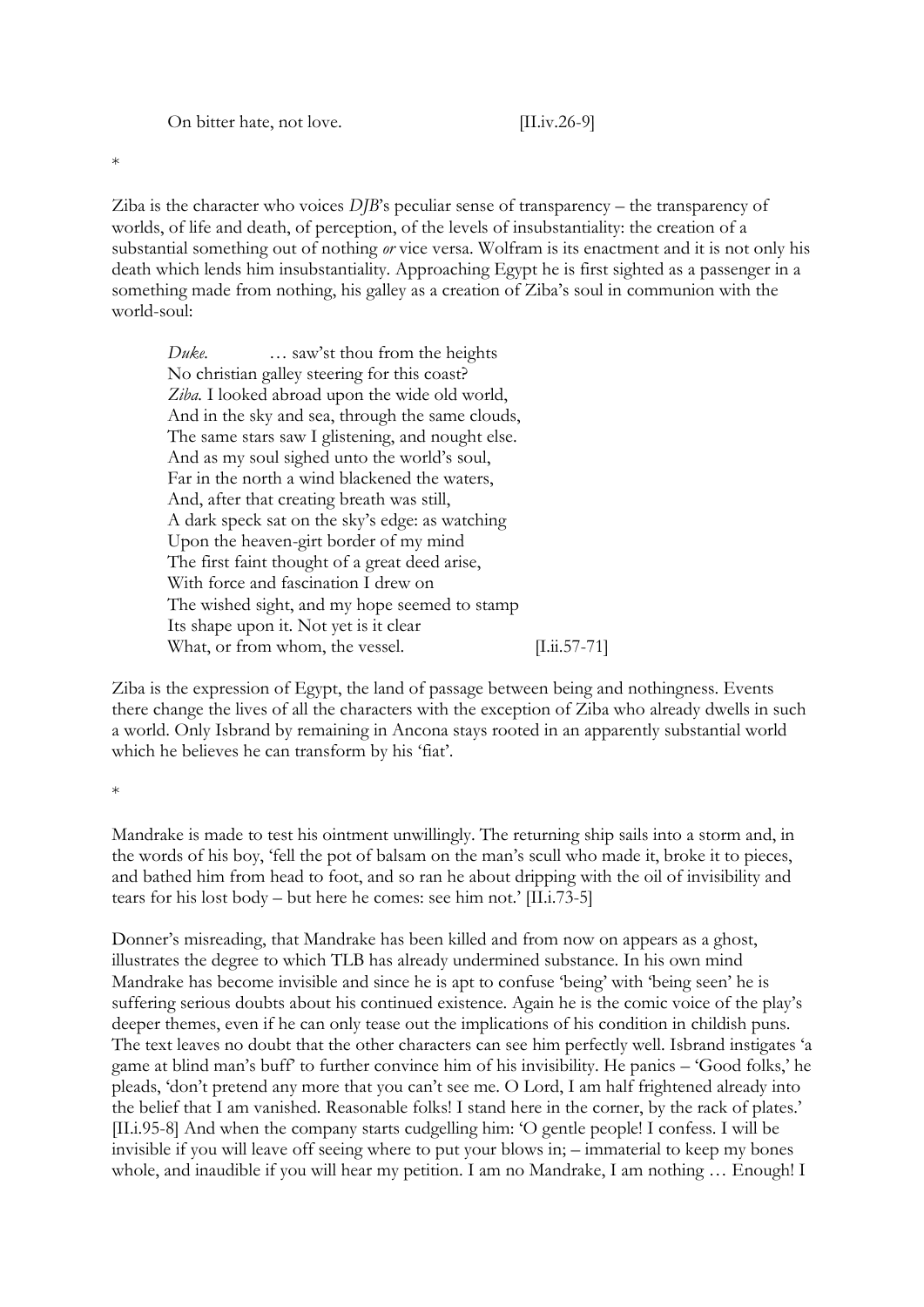am a poor invisible man, and will leave off haunting – But tremble, if I ever come to sight again. [*Runs out, the rest after him.*]' [II.i.136-144]

'I am no Mandrake, I am nothing': since there probably has never been a walking talking mandrake the words make a curious logical quibble, an assertion of double negativity which fails to equate with positive existence. In Mandrake's own mind he has reverted to the first stage in the creation of Paracelsus' homunculus: after forty days 'it bears the form and resemblance of a human being, but it will be transparent and without a corpus.' But he is 'immaterial' only in a non-Paracelsian sense, for Paracelsus regarded the soul as a form of matter; he sometimes called it the 'chaos', the word which in later scientific terminology became 'gas'. We may wonder whether Mandrake is the spirit of the laughing gas which had so entertained Dr Beddoes and his circle. In his next speech, however, Mandrake uses another Paracelsian word to describe his state: 'essence'. TLB is again revealing the alchemical structure of his play – as above so below, but with an ingenious mirror-like inversion: Mandrake is alive but 'invisible' whereas when we meet Wolfram again he will be dead but active and, as far as most of the other characters and presumably the audience are concerned, visible.

\*

As the play progresses Mandrake is upstaged by Ziba, whose blackness is insisted upon whenever he appears: he is the play's *nigredo*. His name is a variant backward spelling of 'abyss' as well as a transposition of the sound-values of IZBrAnd. The S/Z exchange takes us to the edge of the world as word, to that ultimate letter which was once regarded as scarcely belonging to the alphabet at all. 'Z is a letter often heard amongst us,' wrote Jonson, 'but seldome seene.' For Shakespeare it carried all the black force of insult: 'Thou whoreson zed! thou unnecessary letter!' So that Ziba has powers which make Isbrand's seem the skills of a small-town fixer. Adalmar, Amala and Athulf, on the other hand, belong to the beginning of the alphabet, their experience unassimilated, driven by desire but 'innocents' nevertheless. An Athulf is not worth a Ziba's poison. Only when faced with death does his understanding deepen – but even so 'The spell of my creation is read backwards' certainly seems a thought beyond his conception. It is the line in which we see that TLB is obsessed as much with origin as with death.

In the alchemical schema Ziba is a higher form of Mandrake. He too has been dragged from the earth, he is another creature of the death/origin threshold:

Many have been born dead: death was my birth. My mother died while I was yet unborn, And both were buried hastily; a pest Then raging in the city. In the night The sexton heard the crying of a babe In the uncovered sepulchre: approaching He found me drawing my first breath; and thus My birth was an arising from the dead, The grave my nurse. [III.iii.490-8]

In an earlier version 'The sexton' is 'A serpent'. A longer and more far-reaching account appeared in the β text, in which Ziba tells how his whole race is 'death-begotten', descended from 'a beauteous Arab, / Unmated yet and boyish' and 'A pale flower-breathed nymph with dewy hair' who visits him at night. When her visits cease he searches for her and finally

[...] passing through a grassy burial-ground,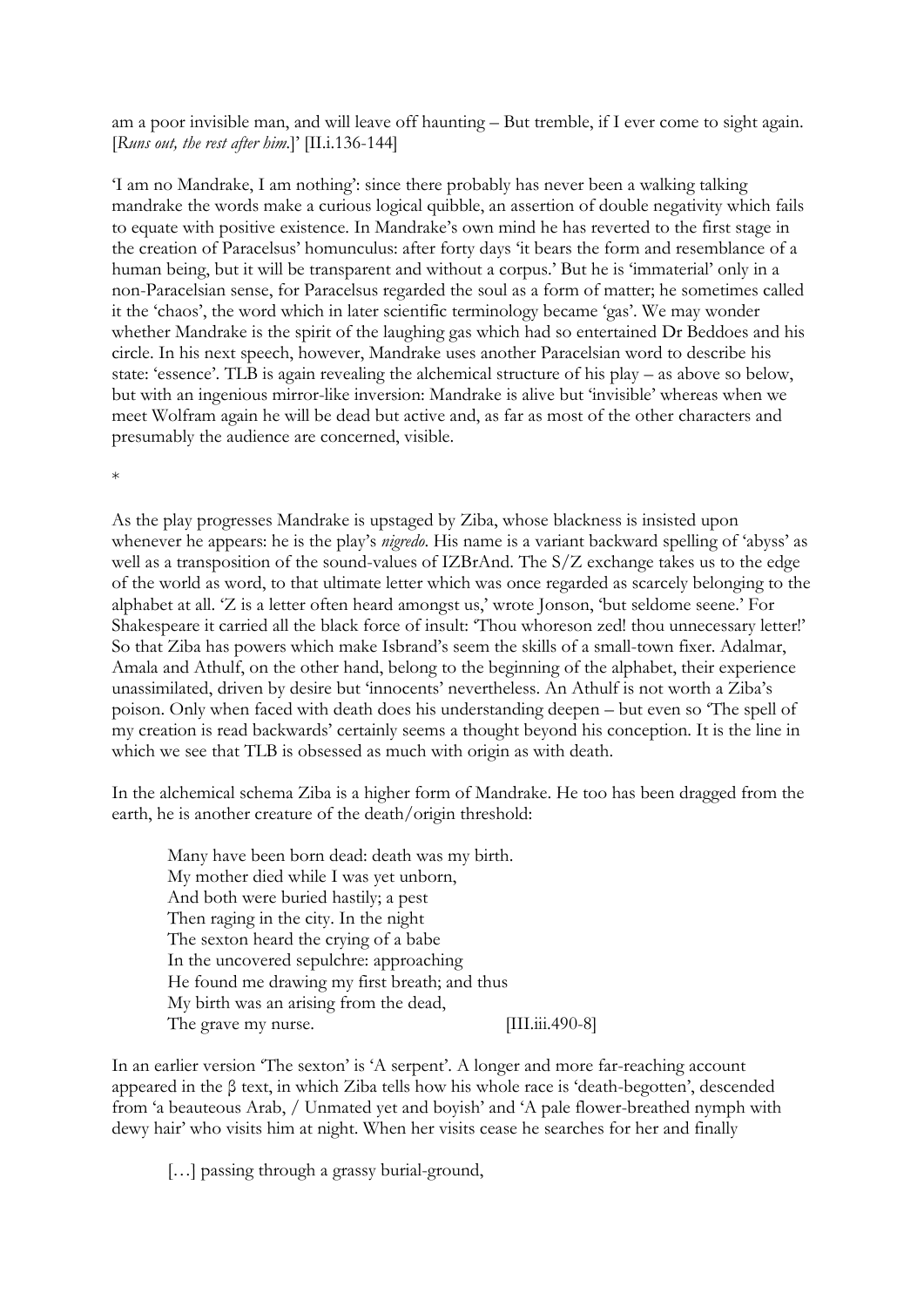Wherein a new-dug grave gaped wide for food, 'Who was she?' cried he, and the earthy mouth Did move its nettle-bearded lips together, And said, "Twas I – I, Death: behold our child!" The wanderer looked, and on the lap of the pit A young child slept at its mother's breast. He raised it and he reared it. [III.iii.510-7, Carcanet edn.]

The Duke introduces Ziba to Thorwald as a magus of the Parcelsian persuasion:

I bought this man of Afric from an Arab, Under the shadow of a pyramid, For many jewels. He hath skill in language; And knowledge is in him root, flower, and fruit, A palm with winged imagination in it, Whose roots stretch even underneath the grave, And on them hangs a lamp of magic science In his soul's deepest mine, where folded thoughts Lie sleeping on the tombs of magi dead: So said his master when he parted with him. I know him skilful, faithful; take him with you; He's fit for many services. [III.i.40-51]

A variant passage offers a synthesis of alchemical symbolism with the 'deep time' theories and observations of James Hutton, Erasmus Darwin and others:

[I found him in a buried city I went by torchlight through] I followed once a fleet and mighty serpent Into a cavern in a mountain's side; And, wading many lakes, descending gulphs, At last I reached the ruins of a city, Built not like ours but of another world, As if the aged earth had loved in youth The mightiest city of a perished planet, [another planet] And kept the image of it in her heart. So dream-like, shadowy, and spectral was it. Nought seemed alive there, and the very dead Were of another world the skeletons. The mammoth, ribbed like to an arched cathedral, Lay there, and ruins of great creatures else More like a shipwrecked fleet, too great they seemed For all the life that is to animate: And vegetable rocks, tall sculptured palms, Pines grown, not hewn, in stone; and giant ferns, Whose earthquake-shaken leaves bore graves for nests. [var., III.i.40ff; West House p.157]

TLB presumably decided this was all too much – a pyramid is a less elaborate shorthand for telling us that Ziba is heir to great antiquity. It is this which grants him knowledge of the bone of immortality, Luz, identified in a rare anatomical footnote as the *os coccyx*. When the Duke asks 'What tree is man the seed of?' Ziba answers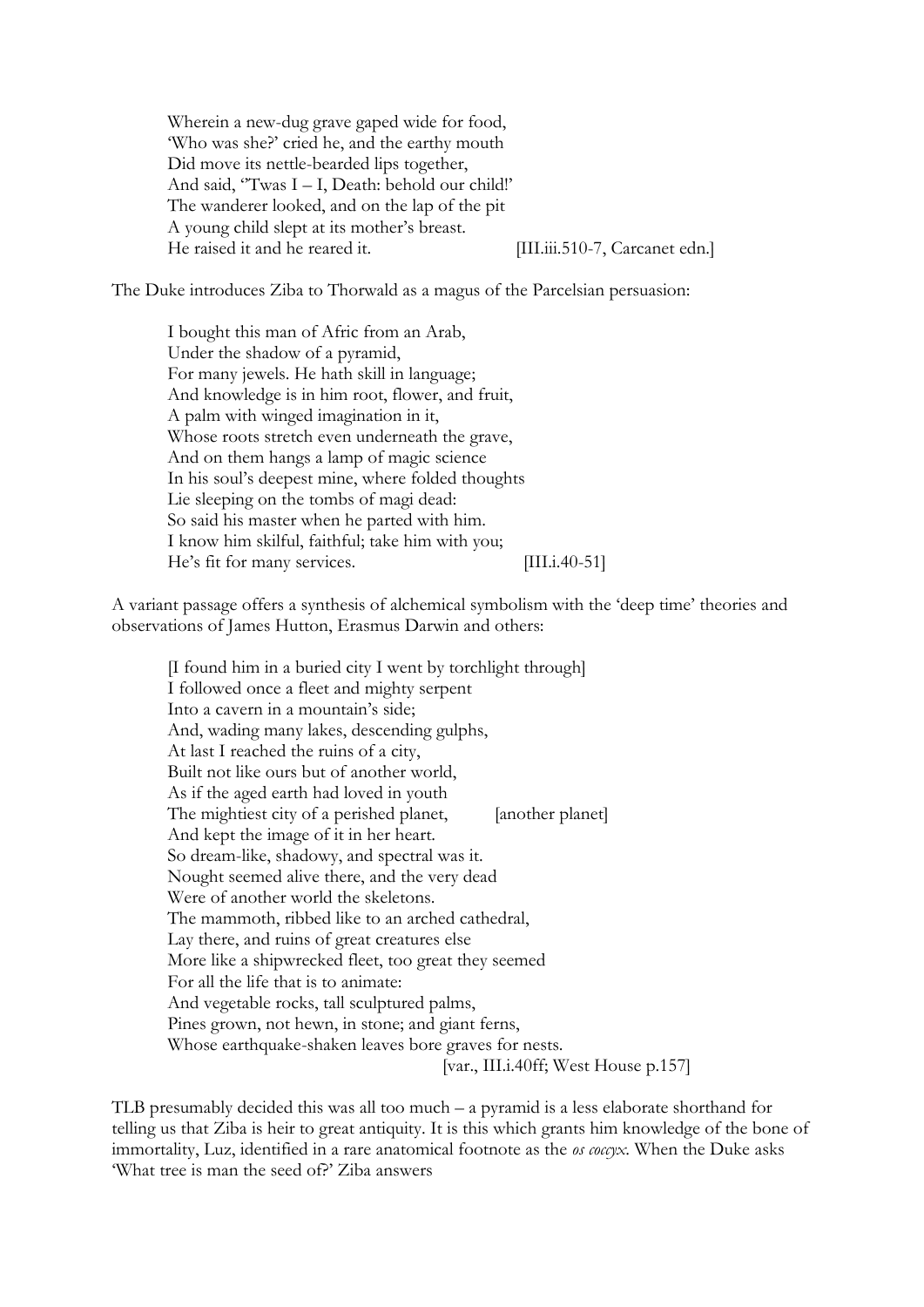Of a ghost;

Of his night-coming, tempest-waved phantom: And even as there is a round dry grain In a plant's skeleton, which being buried Can raise the herb's green body up again; So is there such in man, a seed-shaped bone, Aldebaron, called by the Hebrews Luz, Which, being laid into the ground, will bear After three thousand years the grass of flesh, The bloody, soul-possessed weed called man. [III.iii.446-455]

The weed called 'mandrake' is, perhaps, a popular corruption of the 'seed-shaped bone', just as Mandrake is the clownish misinterpreter of the arcanum buried in the black hole which is the heart of *DJB,* the seed which would have enabled the triumph over death TLB originally envisaged.

Apart from the re-appearance of Mandrake an odd comedy is written into Ziba's necromancy. He and the Duke seem to have a constant misunderstanding: Ziba always refers to the body to be raised as 'he' whereas the Duke clearly hopes to be reunited with his wife. There is uncertainty too whether Ziba expects his spell to succeed. He acts with confidence and yet his words 'Serpentine Hell! That is thy staircase echo, / And thy jaws' groaning. What betides it?' express surprise and he accepts that he has been put to shame by Death (or Mandrake). In fact it is the burning of the blood-bond rather than Ziba's scroll which raises Wolfram. But possibly he would have resurrected in any case, for Siegfried has also heard

That they did swear and write in their best blood, And her's they loved the most, that who died first Should, on death's holidays, revisit him Who still dwelt in the flesh. [II.iv.47-50]

We are not told whether the necromancy did take place on one of 'death's holidays'.

\*

The backward spelling is retained in 'Sibylla' but with the 's' restored: she assumes middle place in the sequence of names

ISBrAnd SIByllA ZIBA

For Sibylla too birth was death, at least metaphorically: until rescued by the Duke she has 'shut from nature / Within my dungeon birthplace lived in darkness.' In I.ii.94-100 she describes her regeneration in a speech which we might condense into an incantatory praise-song, or perhaps the captions to an alchemical diagram –

> this earth this heaven the sun the stars the flowers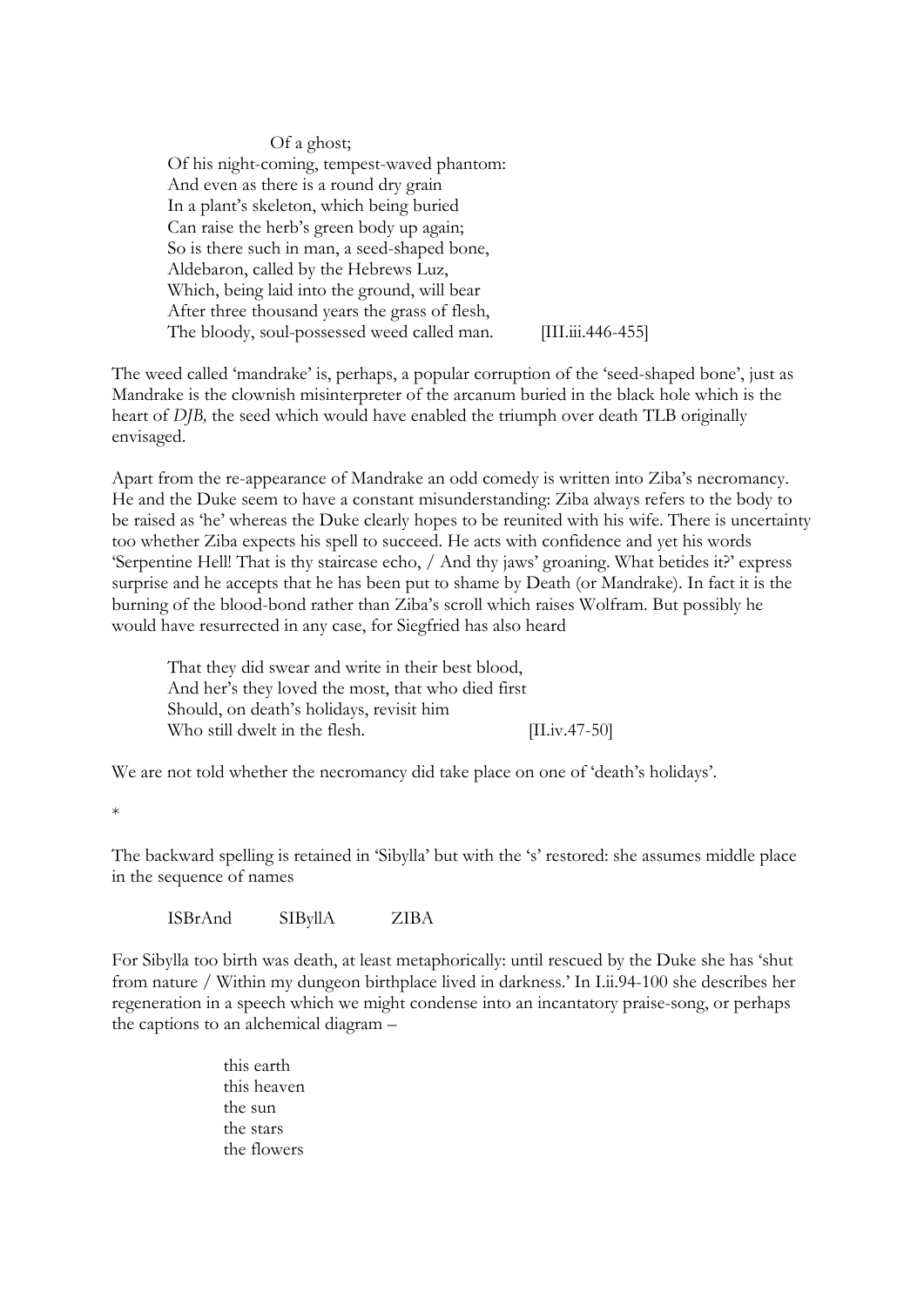Me hast thou freed from the oppressor's chain And godlike given me

> this earth this heaven the flowers the stars the sun

 Methinks it were Ingratitude to thank thee for a gift So measurelessly great.

Sibylla is the essential catalyst in the alchemical formula. Wooed by both brothers – by Isbrand in the full flow of his endeavour to change the order of things by 'fiat', drily observed by the Duke: 'you and she are scarcely for one world' – and by Wolfram as man and semi-substantial ghost, whose seductive description of the other world excites her to the double consummation of sex and death: 'I go with thee,' she says,

 O Death! I am thy friend, I struggle not with thee, I love thy state: Thou canst be sweet and gentle, be so now, And let me pass praying away into thee, As twilight still does into starry night. [IV.ii.125-9]

It is the first of several consummations, all associated with Sibylla. The next is the consummation of the fascination with flowers as symbols of death which appears throughout TLB's work. It is significantly set against the idea that flower-symbolism 'is the sacred source of poesy':

*Sibyl.* While we are young and free from care, we think so. But, when old age or sorrow brings us nearer To spirits and their interests, we see Few features of mankind in outward nature; But rather signs inviting us to heaven. I love flowers too; not for a young girl's reason, But because these brief visitors to us Rise yearly from the neighbourhood of the dead, To show us how far fairer and more lovely Their world is; and return thither again, Like parting friends that beckon us to follow, And lead the way silent and smilingly. Fair is the season when they come to us, Unfolding the delights of that existence Which is below us: 'tis the time of spirits, Who with the flowers, and like them, leave their graves: But when the earth is sealed, and none dare come Upwards to cheer us, and man's left alone, We have cold, cutting winter. For no bridal, Excepting with the grave, are flowers fit emblems. [V.iii.29-48]